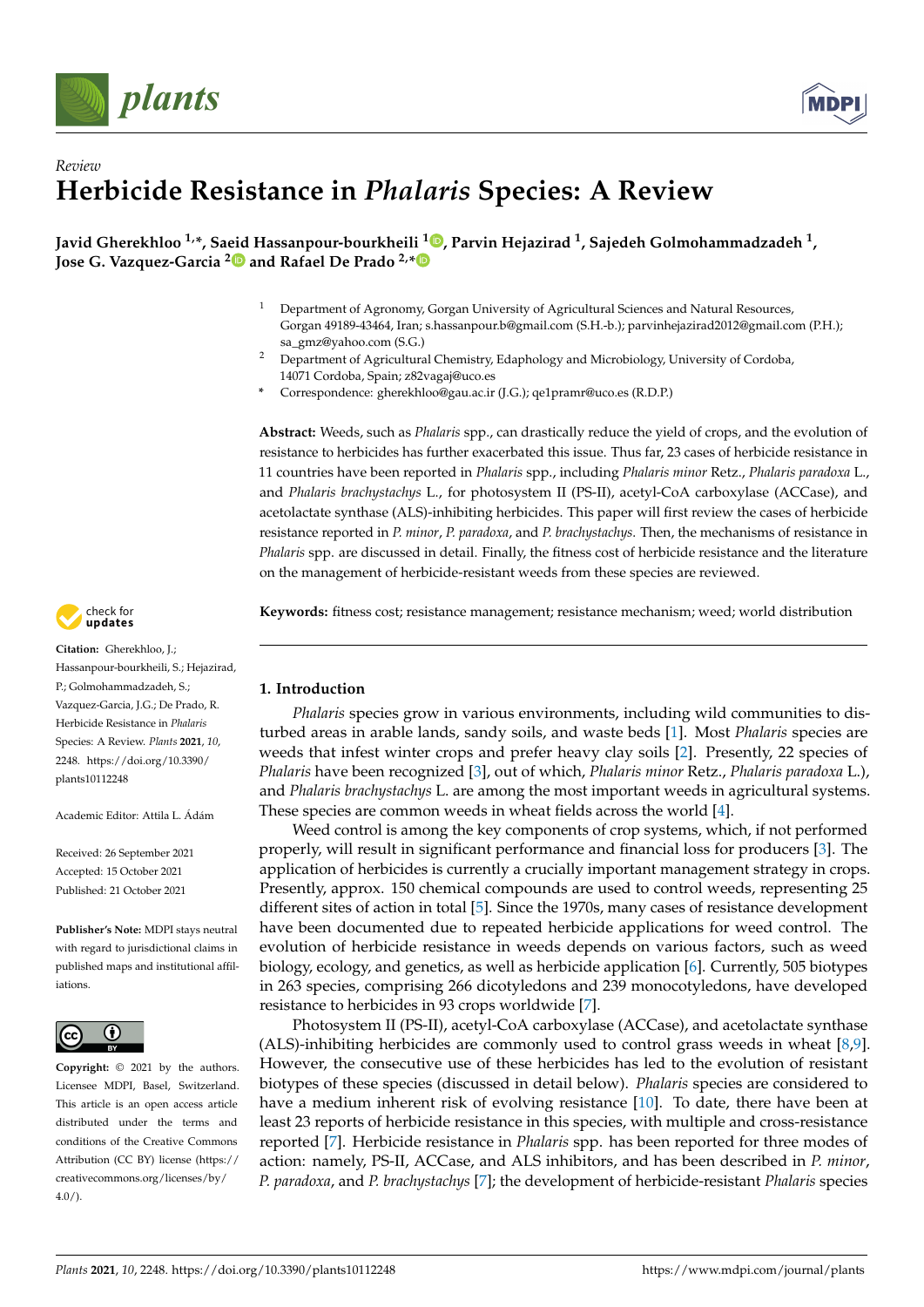in fields may be a serious threat to crop yields and sustainable wheat production and may also threaten the biodiversity of accompanying weed communities [\[3](#page-10-2)[,11\]](#page-10-10).

These three species are frequently found in similar types of agroecosystems, mainly winter cereals, where they cause the greatest yield losses. Yield losses in wheat due to *P. minor* alone may be up to 50%, and heavy infestations may lead to total crop failure [\[8](#page-10-7)[,12\]](#page-11-0). Wheat crop biomass was significantly reduced (14.8%) with an infestation of 200 *P. minor* plants/m<sup>2</sup> . *P. paradoxa* grows taller than some cereal crops (wheat and barley), and 100 plants of *P. paradoxa* were sufficient to significantly reduce the wheat yield about 17.4% [\[13](#page-11-1)[,14\]](#page-11-2). The economic threshold levels of *P. minor* and *P. paradoxa* were reported to be 3.1 and 2.6 plants/m2, respectively, for manual weeding in China [\[15\]](#page-11-3). *P. brachystachys* reduced the wheat crop yield by 36 percent when 152 plants/ $m<sup>2</sup>$  were planted [\[16\]](#page-11-4). Presently, there are no exhaustive reviews available on resistance cases, the mechanisms of resistance, relative fitness, and management of resistance in *Phalaris* spp. The aims of this paper are (i) an overview of the status of herbicide resistance reported in *P. minor*, *P. paradoxa*, and *P. brachystachys* and their mechanisms of resistance and (ii) review the fitness cost of herbicide resistance and the literature on the management of herbicide-resistant weeds from these species.

#### **2. Biology and Distribution of** *Phalaris* **spp.**

The genus *Phalaris* is grown mostly in the Mediterranean climate. *P. minor* (2n = 28)*, P. brachystachys* (2n = 12), and *P. paradoxa* (2n = 14) are self-pollinated annual grass weeds. *P. minor* has been reported in more than 60 countries and is found in all the continents except the polar regions [\[17\]](#page-11-5). This weed infests wheat fields in India and Pakistan, the Mediterranean countries, the Arabian Peninsula and the Middle East, Central America, Australia, and South Africa [\[18\]](#page-11-6). *P. minor* is a competitive weed species that infests various crops. The problem is very acute in vast areas of South Asia, where rice–wheat cropping systems are common. *P. brachystachys* is native to the Madeira Islands, Canary Islands, and temperate Asia; it is naturalized in Southern Europe, North Africa, and North America [\[18\]](#page-11-6). *P. paradoxa* is native to Southwest Europe and the Mediterranean (including Northern Africa and Western Asia) but has spread to other regions, including the United States, Australia, and South America. It is a serious weed of wheat in Australia, with its success attributed to a high seed production, innate dormancy, and periodicity of emergence [\[19\]](#page-11-7). *P. paradoxa* is considered to be the third-most difficult grass weed of wheat and winter pulse crop production systems in subtropical Australia [\[20\]](#page-11-8).

These annual grass species reproduce through seed production and shed seeds before or during crop harvesting, thus increasing the size of the soil weed seed bank. Seed widths and lengths and 1000-seed weights were different across these three species. *P. brachystachys* seed widths and lengths and 1000-seed weights were greater than *P. minor* and *P. paradoxa* [\[21\]](#page-11-9). These weeds generally produced 10–50 spikes per plant and generated a large number of seeds in wheat fields [\[22\]](#page-11-10). Each plant of *P. minor* can produce around 5000 or even more seeds, depending on the number of spikelets produced [\[23\]](#page-11-11). The *P. minor* seeds require 4 to 5 months of after-ripening to attain maximal germination after dispersal [\[21\]](#page-11-9). The seed germination of fresh seeds of *P. brachystachys* was less than *P. minor* and *P. paradoxa*; the germination of *P. brachystachys* increased with enhancement of the  $GA<sub>3</sub> concentration (400 ppm)$  [\[21\]](#page-11-9). The seed germination increased by about 6–8 months after-ripening. The seed germination of *P. paradoxa* was nearly 95% within 2 months after being harvested [\[24\]](#page-11-12). A large proportion of these species seeds germinate between mid-November and mid-December. The spread and establishment of these three species can occur in soils with pH ranges from 4 to 8 [\[21\]](#page-11-9). The germination in *Phalaris* spp. was much lower in the dark (on average, 13%) than in the light (on average, 76%) [\[19](#page-11-7)[,25\]](#page-11-13). It was also reported that their seed germination adapted to low temperatures. There are significant differences in leaf characteristics and growth habits between wheat and *Phalaris* species [\[25\]](#page-11-13). The tillering and branching occur in *Phalaris* species, while it does not occur in wheat or barley. Weed risk assessment studies have categorized *P. paradoxa* under the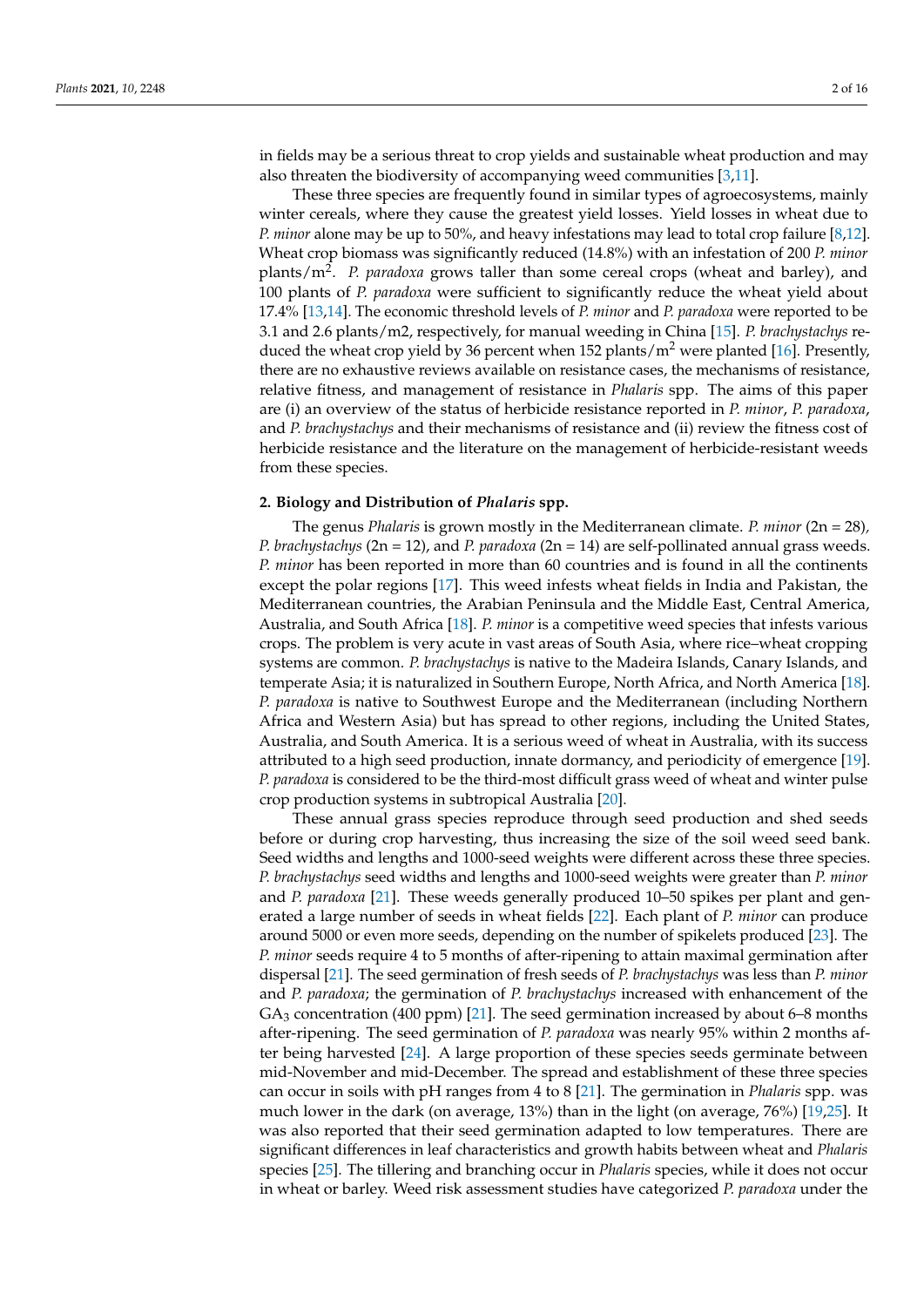"high risk and invasive" category for the United States [\[26\]](#page-11-14) and India [\[27\]](#page-11-15). The result of the weed risk assessment for *P. brachystachys* in the United States is high risk [\[28\]](#page-11-16).

## **3. Mechanisms of Herbicide Resistance**

An essential aspect of predicting the evolutionary course of herbicide resistance traits is understanding the mechanism(s) of herbicide resistance. Knowledge of the resistance mechanisms is essential for developing effective weed management strategies to control and delay the onset of herbicide resistance [\[29\]](#page-11-17). The mechanisms of herbicide resistance in weeds can be broadly classified into target site resistance (TSR) and non-target site resistance (NTSR) [\[30\]](#page-11-18).

TSR mechanisms change the target enzyme's amino acid sequence and/or expression level, decreasing the herbicide's ability to inhibit it. Thus, a higher herbicide concentration may be required to achieve sufficient inhibition in TSR. A single amino acid alteration in the gene encoding an herbicide-binding protein can disrupt the herbicide's ability to bind to the protein without affecting the enzyme's function and may impose a fitness cost [\[30\]](#page-11-18). Whether a specific target site mutation that confers resistance to a particular herbicide also confers resistance to other chemical families within the same site of action group depends on how the specific herbicides interact with the target protein [\[29\]](#page-11-17). Another type of TSR involves the expression of the gene at the target site that produces more enzymes than can be substantially inhibited by the typical herbicide application rates. An increased gene expression may be due to regulatory changes that increase the transcription and/or an increase the genomic copy number of the gene at the target site, which also leads to increased transcription. Most, but not all, cases of herbicide resistance to ALS inhibitors, ACCase, triazine, dinitroaniline, and other herbicides are caused by changes in the herbicide's site of action [\[30\]](#page-11-18).

NTSR includes any mechanism that reduces the concentration of an active herbicide that remains available to interact with the target site protein, as well as mechanisms that allow the plant to cope with inhibition of the target site [\[31\]](#page-11-19). These mechanisms include increased herbicide sequestration, reduced herbicide uptake and translocation, and increased degradation or metabolism of the herbicide to compounds with less toxicity. Four enzyme families: cytochrome P450 monooxygenases (CYP450; EC 1.6.2.4), glutathione-Stransferases (GSTs; EC 2.5.1.18), glycosyltransferases (GTs; EC 2.4), and ABC transporters are involved in herbicide resistance in NTSR [\[32](#page-11-20)[,33\]](#page-11-21). The CYP450, GST, and GT enzyme families are involved in the biochemical modification of herbicides through the metabolism, while ABC transporters mediate herbicide resistance by compartmentalizing herbicides and their metabolites [\[34\]](#page-11-22).

#### **4. Herbicide Resistance in** *Phalaris* **spp. and Their Mechanisms**

Populations of *Phalaris* spp. have evolved a variety of resistance mechanisms, including mutation and enhanced herbicide metabolism. Table [1](#page-3-0) summarizes the current worldwide occurrence of *Phalaris* spp. with resistance to different herbicide groups.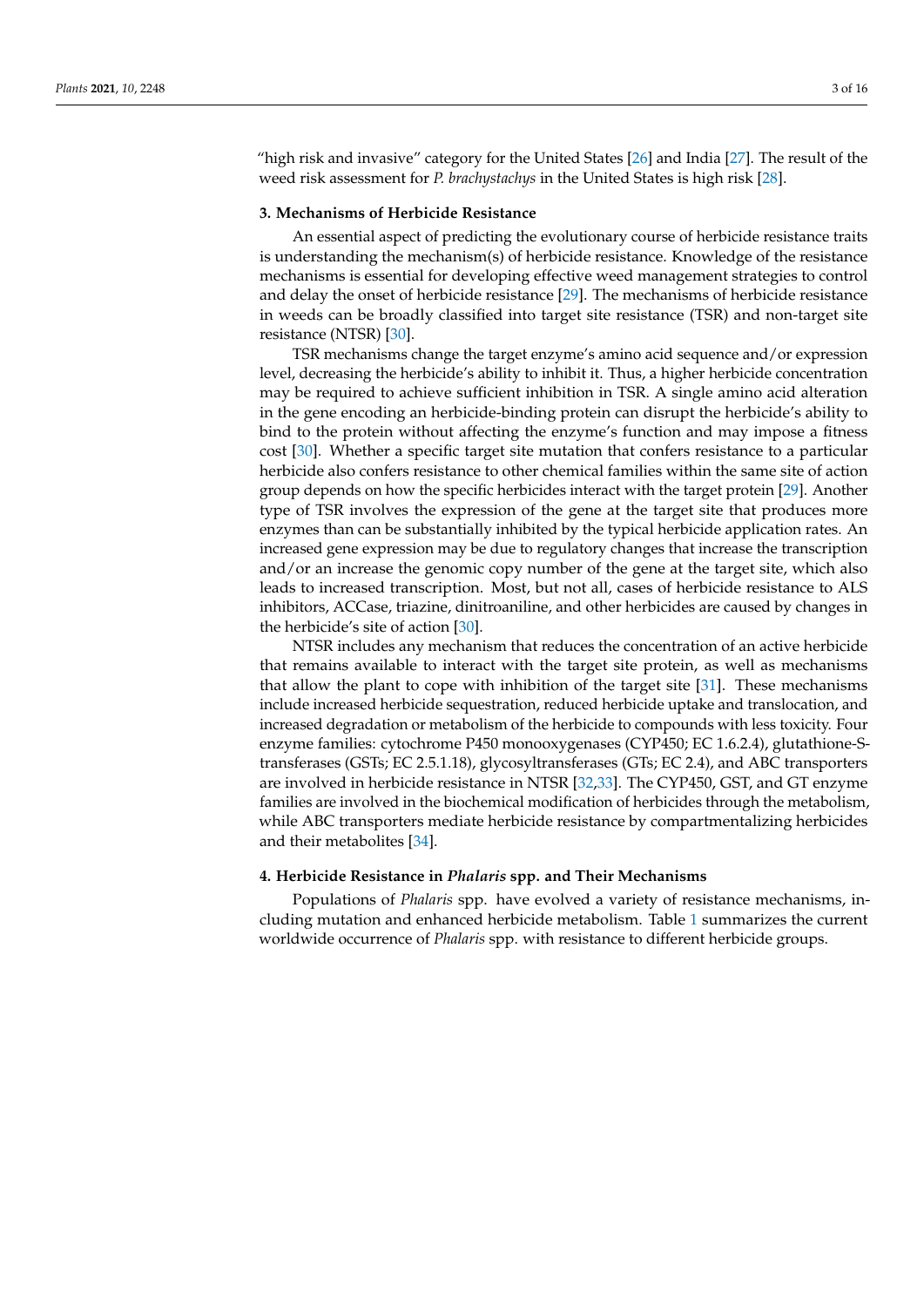| Phalaris<br>Species   | Country                 | First<br>Report | <b>Type of Resistance</b> |                          |                              |                                          |                                          |                                                                                 | Resistance                                                      |                                    |
|-----------------------|-------------------------|-----------------|---------------------------|--------------------------|------------------------------|------------------------------------------|------------------------------------------|---------------------------------------------------------------------------------|-----------------------------------------------------------------|------------------------------------|
|                       |                         |                 | ALS $1$                   | PSII <sup>2</sup>        | APP <sup>3</sup>             | $\mbox{CHD}\,{}^{4}$                     | ${\bf P} {\bf P} {\bf Z}$ $^5$           | <b>Mode of Action</b>                                                           | Mechanism                                                       | References                         |
| P. minor              | Mexico                  | 1996            |                           |                          | $\mathbb R$                  | ${\bf R}$                                | ${\bf R}$                                | <b>ACCase</b> inhibitors                                                        | Ile-1781-Leu<br>Asp-2078- $Gly$<br>Ile-2041-Asn<br>Trp-2027-Cys | $[35]$                             |
|                       | South<br>Africa         | 1999            | $\mathbb{R}$              |                          | ${\bf R}$                    |                                          |                                          | Multiple Resistance:<br><b>ACCase</b> inhibitors<br>ALS inhibitors              | NE                                                              | $[36]$                             |
|                       | India                   | 1991            |                           | ${\mathbb R}$            |                              |                                          |                                          | PSII inhibitor<br>(Ureas and amides)                                            | Metabolism                                                      | $[8,37-39]$                        |
|                       |                         | 1994            |                           | $\overline{a}$           | ${\bf R}$                    | ${\bf R}$                                | $\bf r$                                  | <b>ACCase</b> inhibitors                                                        | Trp-2027-Cys<br>Ile-2041-Asn                                    | [40, 41]                           |
|                       |                         | 2006            | $\mathbf r$               | $\mathbf r$              | ${\bf R}$                    | ${\bf R}$                                |                                          | Multiple Resistance:<br>ACCase inhibitors,<br>ALS inhibitors, PSII<br>inhibitor | <b>NE</b>                                                       | $[42]$                             |
|                       | United<br><b>States</b> | 2013            | $\mathbb{R}$              |                          | $\overline{a}$               |                                          |                                          | ALS inhibitors                                                                  | <b>NE</b>                                                       | $[43]$                             |
|                       |                         | 2001            |                           |                          | $\mathbb{R}$                 | $\mathbb{R}$                             |                                          | <b>ACCase</b> inhibitors                                                        | <b>NE</b>                                                       |                                    |
|                       | Israel<br>Australia     | 1993<br>2012    |                           |                          | $\mathbb R$<br>$\mathbb{R}$  | $\mathbf r$<br>$\overline{a}$            | ÷,                                       | <b>ACCase</b> inhibitors<br><b>ACCase</b> inhibitors                            | NE<br><b>NE</b>                                                 | $[44]$                             |
|                       | Iran                    | 2004            |                           |                          | $\mathbb{R}$                 | R                                        | S/R                                      | <b>ACCase</b> inhibitors                                                        | Trp-2027-Cys<br>Asp-2078-Gly<br>Ile-1781-Leu                    | $[45]$                             |
|                       | Pakistan                | 2015            |                           | $\overline{\phantom{a}}$ | $\mathbb{R}$                 | $\overline{\phantom{a}}$                 | $\overline{\phantom{a}}$                 | <b>ACCase</b> inhibitors                                                        | NE                                                              | $[46]$                             |
| Р.<br>paradoxa        | Australia               | 1997            | $\overline{\phantom{0}}$  | $\overline{a}$           | $\mathbb{R}$                 | $\mathbb R$                              | $\overline{\phantom{a}}$                 | ACCase inhibitors                                                               | <b>NE</b>                                                       |                                    |
|                       |                         | 2012            | $\mathbb{R}$              | $\overline{a}$           | $\mathbb{R}$                 |                                          |                                          | Multiple Resistance:<br><b>ACCase</b> inhibitors<br>ALS inhibitors              | <b>NE</b>                                                       |                                    |
|                       | Iran                    | 2007            |                           |                          | $\mathbb{R}$                 | $\mathbb{R}$                             | $\mathbb{R}$                             | ACCase inhibitors                                                               | <b>NE</b>                                                       |                                    |
|                       | Israel                  | 1979            |                           | $\mathbb R$              |                              |                                          |                                          | Photosystem II<br>inhibitors (atrazine)                                         | Ser-264-Gly                                                     | [47, 48]                           |
|                       |                         | 2004            |                           | $\overline{a}$           | $\mathbb{R}$                 | $\mathbb{R}$                             | $\bf r$                                  | <b>ACCase</b> inhibitors                                                        | Asp-2078-Gly<br>$Ile-2041-Asn$                                  | $[49]$                             |
|                       | Italy                   | 1998            |                           |                          | $\mathbb{R}$                 | $\mathbb{R}$                             | $\mathbb{R}$                             | <b>ACCase</b> inhibitors                                                        | Ile-1781-Val<br>Asp-2078-Gly                                    | $[50]$                             |
|                       | Mexico<br>Syria         | 1996<br>2015    |                           |                          | $\mathbb{R}$<br>$\mathbb{R}$ | $\mathbb{R}$<br>$\overline{\phantom{a}}$ | $\mathbb{R}$<br>$\overline{\phantom{a}}$ | <b>ACCase</b> inhibitors<br><b>ACCase</b> inhibitors                            | Gly-2096-Ser<br>NE                                              | $[51]$<br>$\overline{\phantom{a}}$ |
| P. brachys-<br>tachys | Italy                   | 2001            | $\overline{\phantom{a}}$  | $\overline{a}$           | $\mathbb{R}$                 | $\mathbb{R}$                             | $\mathbb{R}$                             | <b>ACCase</b> inhibitors<br>Multiple Resistance:                                | NE                                                              | $\overline{\phantom{a}}$           |
|                       | Turkey                  | 2008            | $\mathbb{R}$              | $\overline{a}$           | $\mathbb{R}$                 |                                          | ÷,                                       | <b>ACCase</b> inhibitors<br>ALS inhibitors                                      | <b>NE</b>                                                       |                                    |
|                       | Iran                    | 2014            |                           |                          | $\mathbb{R}$                 | $\mathbb{R}$                             | $\bf r$                                  | <b>ACCase</b> inhibitors                                                        | Ile-1781-Thr<br>Metabolism                                      | $[52]$                             |
|                       | Syria                   | 2015            |                           |                          | $\mathbb{R}$                 |                                          | $\overline{a}$                           | <b>ACCase</b> inhibitors                                                        | <b>NE</b>                                                       | $\overline{a}$                     |

<span id="page-3-0"></span>**Table 1.** Summary of the current worldwide occurrence of *Phalaris* spp. with resistance mechanisms to different herbicide groups.

<sup>1</sup> Acetolactate synthase, <sup>2</sup> photosystem II, <sup>3</sup> APP: aryloxyphenoxypropionate, <sup>4</sup> CHD: cyclohexanedione, <sup>5</sup> PPZ: phenylpyrazoline, R: resistant, S: susceptible, r: moderately resistant, and NE: not examined.

## *4.1. Resistance to PSII Inhibitors*

Several chemical herbicide classes (e.g., triazines, triazinones, ureas, uracil, phenylcarbamates, and amides) inhibit PSII, which competes with plastoquinone (PQ) for the PQ-binding site on the D1 protein encoded by the psbA gene, thereby inhibiting PSII electron transport. Isoproturon and triazine herbicides are known inhibitors of PSII and bind to the D1 protein of the PSII reaction center [\[37\]](#page-11-25). This blocks the electron transfer from plastoquinone QA in D2 to plastoquinone QB in D1, preventing  $CO<sub>2</sub>$  fixation and the production of ATP and NADPH [\[53\]](#page-12-12).

Blocking the electron transport leads to reactive oxygen species (ROS) production, which destroys the cell integrity. The resistance to PSII-inhibiting herbicides is primarily caused by two mechanisms: TSR and NTSR. The TSR mechanism is caused by amino acid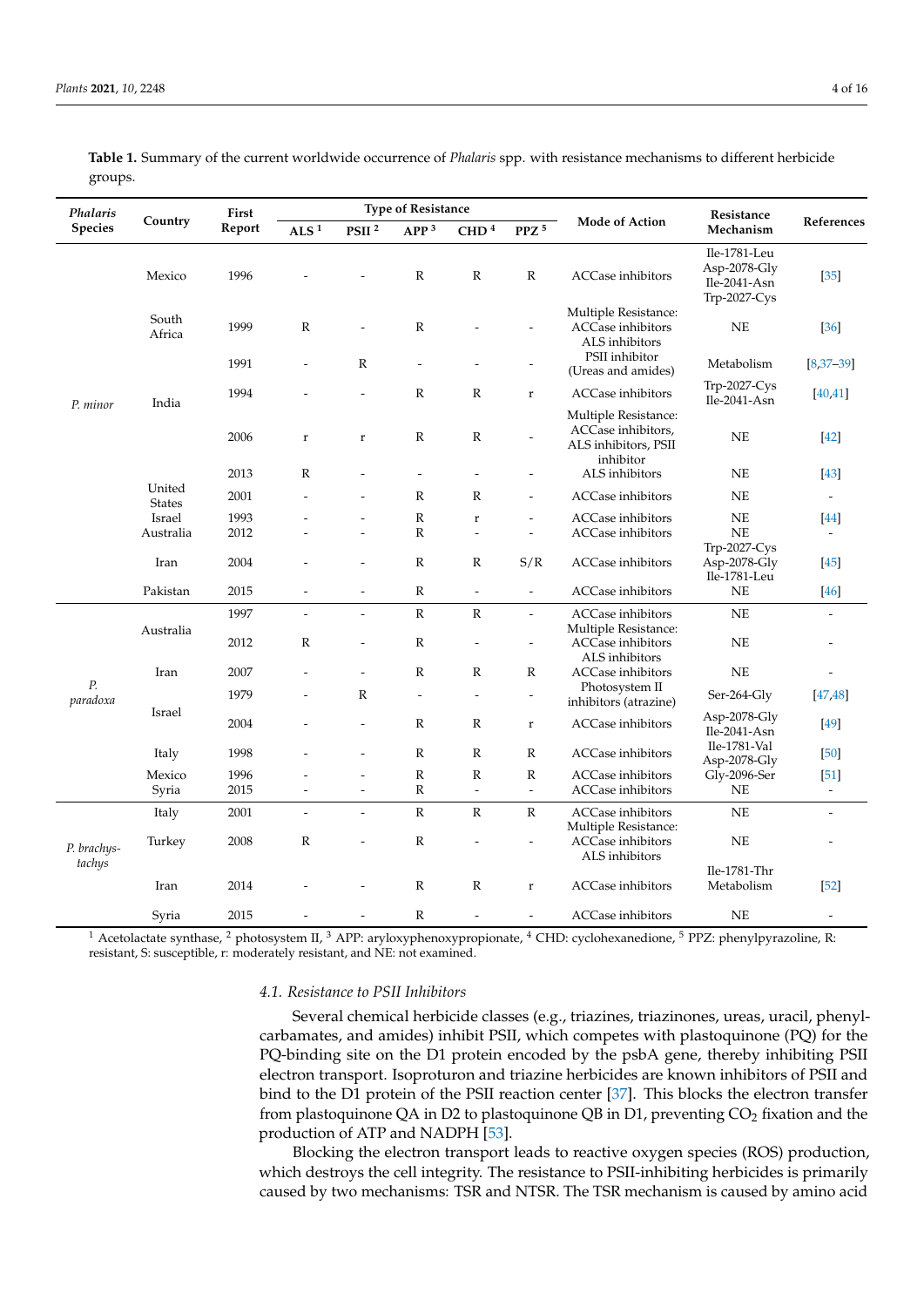substitutions in the PSII complex's D1 protein, which is encoded by the chloroplast psbA gene. Of the total 345 amino acids in the D1 protein, approximately 60 are part of the herbicide and QB-binding site. Several amino acid substitutions conferring resistance to herbicide PSII inhibitors have been identified in or near the QB-binding site [\[37\]](#page-11-25). To date, eight psbA gene mutations, including Ser-264-Gly, Ser-264-Thr, Val-219-Ile, Asn-266-Thr, Ala-251- Val, Phe-255-Ile, Leu-218-Val, and Phe-274-Val, have been reported in field-developed PSII inhibitor-resistant weed species [\[53\]](#page-12-12). However, there are some cases where the resistance is NTSR. In these cases, resistance is due to increased metabolism [\[37](#page-11-25)[,38](#page-11-28)[,54](#page-12-13)[,55\]](#page-12-14).

The first confirmed herbicide-resistant *Phalaris* spp. was *P. minor*, which developed a resistance to PSII inhibitors (isoproturon) in wheat fields in India in 1991 [\[7\]](#page-10-6). Phenylurea herbicides (metoxuron, methabenzthiazuron, and isoproturon) were recommended to control *P. minor* in wheat in the rice–wheat cropping system in India [\[56\]](#page-12-15). The consecutive application of isoproturon for 10–15 years in a monoculture cultivation of rice–wheat led to the development of herbicide-resistant biotypes of *P. minor* in India [\[37](#page-11-25)[,38](#page-11-28)[,57](#page-12-16)[–59\]](#page-12-17). The response of resistant biotypes of *P. minor* to other phenylurea herbicides, such as methabenzthiazuron and metoxuron, was similar to that of isoproturon, confirming the resistance to other phenylurea herbicides [\[60\]](#page-12-18). After the development of isoproturon resistance, four alternative herbicides such as sulfosulfuron, clodinafop-propargyl, fenoxaprop-P-ethyl, and tralkoxydim were recommended to control the *P. minor* isoproturon-resistant population. A multiple resistance in the isoproturon-resistant *P. minor* populations to diclofop-methyl, pinoxaden, and sulfosulfuron was reported. Populations that were resistant to multiple herbicides showed a low level of resistance to sulfosulfuron, a moderate level of resistance to pinoxaden, and a high level of resistance to clodinafop-propargyl and fenoxaprop-Pethyl [\[42\]](#page-12-1). Altogether, the *P. minor* populations were resistant to six herbicide mode of action groups (phenylurea, sulfonylurea, aryloxyphenoxypropionic, cyclohexenoxime, phenylpyrazole, and triazolopyrimidine sulfonamide) [\[61\]](#page-12-19). In *P. minor*, the GR<sup>50</sup> levels of sulfosulfuron, fenoxaprop-P-ethyl, and clodinafop-propargyl were increased 10-, 8-, and 4-fold compared to the susceptible population [\[62\]](#page-12-20). Atrazine-resistant biotypes of *P. paradoxa* were reported in Israel [\[63](#page-12-21)[,64\]](#page-12-22).

Several studies have been conducted on the mechanism of isoproturon resistance in *P. minor* populations [\[37](#page-11-25)[,38](#page-11-28)[,54](#page-12-13)[,55\]](#page-12-14). Modification of the amino acid residues in the QBbinding site on the D1 protein conferred TSR to isoproturon in *P. minor* [\[65\]](#page-12-23). A single Ser-264-Gly mutation in the psbA gene was found in triazine-resistant *P. paradoxa* [\[63\]](#page-12-21). Apart from TSR, studies on herbicide metabolism and CYP450 inhibitors in resistant biotypes found that the activity of CYP450 increased in isoproturon-resistant biotypes of *P. minor* [\[66\]](#page-12-24). The degradation of <sup>14</sup>C-isoproturon was faster in the resistant biotype of *P. minor* than the susceptible biotype, but the uptake and translocation of isoproturon did not vary between the resistant and susceptible biotypes [\[54](#page-12-13)[,55\]](#page-12-14). The isoproturon treatments when applied with CYP450 inhibitor PBO significantly reduced the dry weight of the resistant biotypes of *P. minor*, and the mechanism of resistance may be due to enhanced metabolism [\[38\]](#page-11-28). The absence of mutations in the herbicide-binding region of the psbA gene of isoproturon *P. minor*-resistant biotypes suggests that the target site resistance mechanism is not responsible for the resistance. Thus, the authors assumed this resistance must be caused by a NTSR mechanism [\[37\]](#page-11-25).

#### *4.2. Resistance to ACCase Inhibitors*

ACCase (EC 6.4.1.2) is a key enzyme for fatty acid biosynthetic pathways. Two forms of ACCase occur in plants: prokaryotic and eukaryotic forms. The prokaryotic from is insensitive to herbicides and is found only in the plastids of dicotyledonous plants [\[31\]](#page-11-19). The eukaryotic form of ACCase found in the cytoplasm and the plastids of grasses is inhibited by the chemical families of the herbicides aryloxyphenoxypropionate (APP), cyclohexanedione (CHD), and phenylpyrazoline (PPZ) [\[67\]](#page-12-25). The ACCase inhibitor herbicides were first introduced in the late 1970s. ACCase inhibitors provide excellent weed control in both cereals and dicotyledonous crops. Resistance to ACCase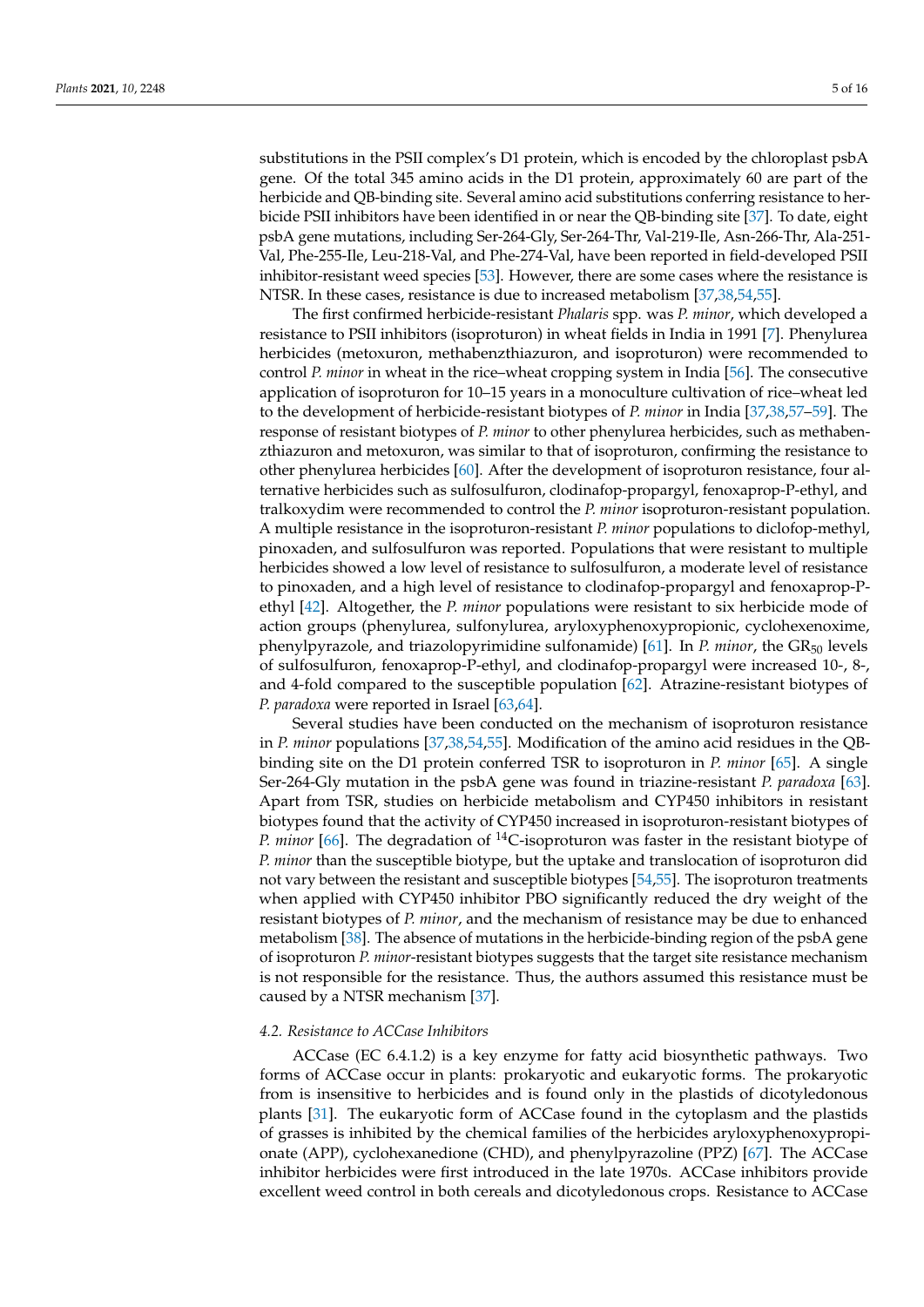inhibitor herbicides in *Phalaris* spp. is widespread. It was first identified in *P. minor* in India [\[7\]](#page-10-6), which was followed by resistance observations in other countries. The resistance of *P. minor* to fenoxaprop-P-ethyl was reported from a wheat field in Israel in 1993 [\[44\]](#page-12-3). This biotype required 20 times the amount of fenoxaprop-P-ethyl to achieve the same level of control as the susceptible biotype. A low level of resistance was also observed with ACCase inhibitor herbicides, such as diclofop-methyl, clodinafop-propargyl, sethoxydim, and tralkoxydim [\[52\]](#page-12-11). A *P. minor* population from South Africa was shown to be resistant to clodinafop-propargyl and diclofop-methyl [\[49\]](#page-12-8). Resistance to ACCaseinhibiting herbicides in *Phalaris* spp. has been previously reported in *P. paradoxa* [\[46](#page-12-5)[,50](#page-12-9)[,51\]](#page-12-10), *P.* minor [\[35](#page-11-23)[,40](#page-11-27)[,46](#page-12-5)[,47,](#page-12-6)[51,](#page-12-10)[52,](#page-12-11)[68](#page-12-26)[–74\]](#page-13-0), and *P. brachystachys* [\[4\]](#page-10-3).

TSR in ACCase-inhibiting herbicides was essentially caused by a single amino acid substitution at any of these seven positions (1781, 1999, 2027, 2041, 2078, 2088, and 2096). These substitutions may occur in one position or more than one position in the ACCase gene, which may confer different resistance patterns among the ACCase inhibitors [\[67\]](#page-12-25). Amino acid substitutions leading to resistance to ACCase-inhibiting herbicides in different populations of *P. minor* have also been identified, including amino acids at 1781 [\[35,](#page-11-23)[40\]](#page-11-27), 2027 [\[23](#page-11-11)[,40](#page-11-27)[,41](#page-12-0)[,75\]](#page-13-1), 2041 [\[23,](#page-11-11)[41\]](#page-12-0), and 2078 [\[45,](#page-12-4)[51\]](#page-12-10). In these cases, a substitution rendered ACCase insensitive to graminicides in the resistant *P. minor* population and conferred different resistance patterns. The Ile-1781-Leu and Asp-2078-Gly substitutions conferred a cross-resistance to herbicides APP, CHD, and PPZ in *P. minor* from Mexico [\[35\]](#page-11-23); Trp-2027-Cys and Asp-2078-Gly substitutions have also been reported in Iranian *P. minor* populations, conferring resistance to ACCase inhibitors and conferring resistance to APPs (fenoxaprop-P-ethyl, clodinafop-propargyl, and diclofop- methyl) [\[45\]](#page-12-4). The Trp-2027-Cys and Ile-2041-Asn mutations in *P. minor* from India conferred resistance to clodinafoppropargyl. The Trp-2027-Cys mutation also conferred resistance to pinoxaden, while the Ile-2041-Asn mutation conferred a moderate resistance to pinoxaden [\[45\]](#page-12-4).

In the literature, there are only three reports of ACCase TSR in *P. paradoxa* in Israel, Italy, and Mexico. The two mutations, Asp-2078-Gly and Ile-2041-Asn, reported in *P. paradoxa* and field trials showed that one population was highly resistant to all the studied ACCase-inhibiting herbicides and also showed a cross-resistance to herbicides APP, CHD, and PPZ [\[49\]](#page-12-8). Two substitutions, Ile-1781-Val and Asp-2078-Gly, were found in the different resistant biotypes of *P. paradoxa* from Italy, which were possibly responsible for the resistance to herbicides APP and CHD, as well as pinoxaden (PPZ) resistance [\[50\]](#page-12-9). A Gly-2096-Ser substitution was found in the resistant *P. paradoxa* biotype from Mexico [\[51\]](#page-12-10). The substitution of Ile-1781-Thr in the resistant biotypes of *P. brachystachys* conferred a cross-resistance to APP and CHD and moderate resistance to pinoxaden. NTSR was present in biotypes already containing TSR alleles. CYP450-mediated enhanced metabolism plays a role in diclofop-methyl resistance in the resistant biotype of *P. brachystachys*, but the uptake and translocation did not vary between the resistant and susceptible biotypes [\[76\]](#page-13-2). A metabolic resistance in *Phalaris* spp. was convincingly confirmed for the first time in *P. brachystachys* with radiolabeled <sup>14</sup>C herbicides [\[71\]](#page-13-3), whereas no differences in the metabolisms of *P. minor* and *P. paradoxa* were reported [\[35](#page-11-23)[,51\]](#page-12-10).

### *4.3. Resistance to ALS Inhibitors*

ALS is the first enzyme in the biosynthetic pathway to produce the branched-chain amino acids isoleucine, leucine, and valine. Five different chemical groups are known as ALS inhibitor herbicides: imidazolinone, sulfonylurea, pyrimidinyl benzoates, sulfonanilides, triazolinones, and triazolopyrimidine. These herbicides are used in almost all cropping systems, with wide variations in their selectivity, control spectrum, and residual activity. *P. minor* biotypes from India were resistant to iodosulfuron-methyl-sodium and mesosulfuron-methyl and may also be cross-resistant to other ALS herbicides [\[43\]](#page-12-2). A low level of resistance to clodinafop-propargyl, sulfosulfuron, fenoxaprop-P-ethyl, and tralkoxydim have been reported in *P. minor* [\[77\]](#page-13-4). The resistance of *P. minor* to clodinafop-propargyl and sulfosulfuron was also reported [\[78\]](#page-13-5). *P. brachystachys* biotypes from Turkey were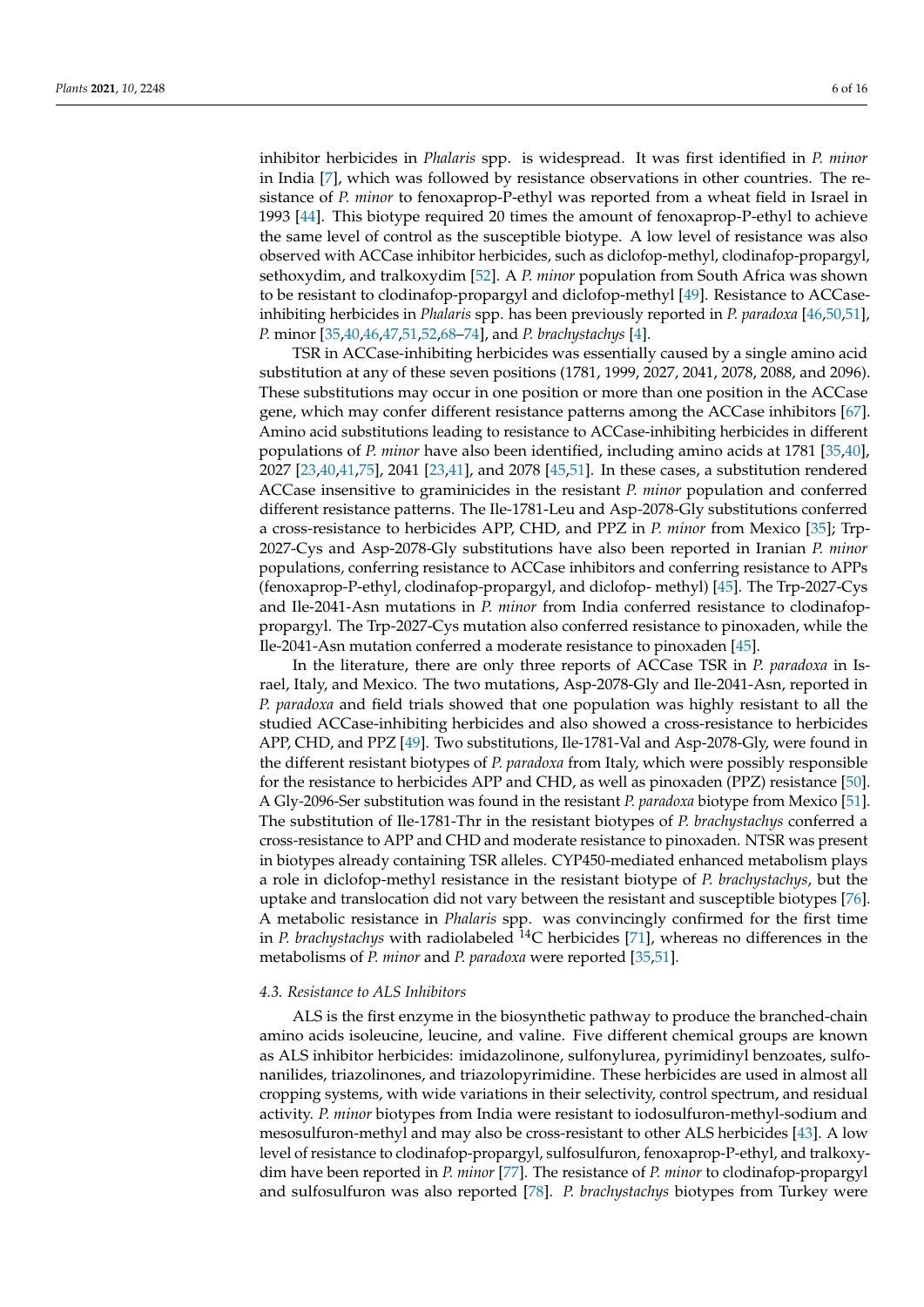resistant to clodinafop- propargyl and pyroxsulam [\[7\]](#page-10-6). In *P. minor* populations from South Africa, a resistance to multiple ACCase and ALS inhibitors has also been reported [\[36\]](#page-11-24). For these resistant biotypes, the mechanism of resistance has yet to be identified. Theoretically, the risk of cross- and multiple-resistances as a result of an herbicide metabolism may be higher than that of TSR [\[34\]](#page-11-22). Most cases of resistance in *Phalaris* spp. with an unknown mechanism of resistance reviewed in the present paper are cross- and multiple-resistant, and it may be hypothesized that herbicide metabolism may also be responsible for resistance in these cases, especially in cases that show a moderate resistance [\[34\]](#page-11-22). However, further experiments must be conducted to work out the mechanism(s) of resistance in the mentioned cases.

To summarize, cases of herbicide-resistant *P. minor*, *P. paradoxa*, and *P. brachystachys* have been reported in 11 countries. Of 23 cases, one case was resistant only to ALS inhibitors, and two cases developed a resistance only to PSII inhibitors, whereas the majority of the cases (15 cases) were ACCase-resistant. Furthermore, one case had multiple resistances to the ACCase and PSII inhibitors, and three were resistant to the ALS and ACCase inhibitors. However, there are no reports of multiple resistances to the PSII and ALS inhibitors. Additionally, there was one report on the resistance to multiple ACCase, ALS, and PSII inhibitors. However, the response of these resistant biotypes to other herbicide families commonly use in wheat should be investigated to further illustrate the resistance pattern, especially in cases with no reports on the mechanism of resistance.

#### **5. Fitness Cost of Herbicide Resistance in** *Phalaris* **spp.**

The evolution of resistance to herbicides may impose a fitness cost on weeds [\[79\]](#page-13-6). This fitness cost may be described as the reduction in the relative fitness of a species as a result of pleiotropic or direct effects, which may be imposed by resistance alleles [\[80\]](#page-13-7) and may be considered as the final outcome of the changes in the genetic, biochemistry, and physiology of a weed due to resistance-conferring mutation(s) [\[81\]](#page-13-8). It may also be defined as the average success of a phenotype in the production of offspring in comparison to another phenotype [\[82\]](#page-13-9). Resistant plants show a greater fitness in comparison to susceptible ones under the selection pressure imposed by the herbicide to which the plant has developed resistance. However, once the herbicide selection pressure is removed, the resistant plants may exhibit a fitness cost [\[31,](#page-11-19)[83,](#page-13-10)[84\]](#page-13-11).

The fitness cost of herbicide resistance may occur for the following reasons: (1) mutations in the gene encoding the herbicide target enzyme may disrupt the plant function and metabolism  $[81]$ ,  $(2)$  the resources required for growth and propagation may be rerouted to defense due to the evolution of resistance [\[85\]](#page-13-12), and (3) resistant alleles may result in pleiotropic effects, which might adjust ecological relationships. For instance, the plant may become less attractive for pollinators due to higher concentrations of some secondary metabolites [\[86](#page-13-13)[–89\]](#page-13-14). The fitness cost imposed by herbicide resistance may be quantified by measuring various characteristics of the species, including germination [\[83\]](#page-13-10), phenology, vegetative characteristics, fecundity, and yield [\[90\]](#page-13-15). Conversely, herbicide resistance may impose no fitness cost on the species [\[91,](#page-13-16)[92\]](#page-13-17). Furthermore, the mutation responsible for resistance may even lead to positive [\[93\]](#page-13-18) effects on the growth and reproduction of the species. This outcome depends on the mutation and the species [\[82\]](#page-13-9).

Only a limited number of studies are available regarding the fitness cost of herbicide resistance in *Phalaris* spp. The fitness cost of triazine resistance in susceptible and resistant *P. paradoxa* biotypes collected from Israel with Ser-264-Gly substitution were investigated [\[48\]](#page-12-7). They reported that the quantum yield of the resistant biotype was 30% lower than that of the susceptible one. Furthermore, the  $CO<sub>2</sub>$  uptake and dry weight of the resistant and susceptible biotypes were similar, and the triazine-resistant *P. paradoxa* biotype had a higher germination and seedling vigor than the susceptible biotype [\[48\]](#page-12-7). The Ser-264-Gly mutation has been identified in *Amaranthus powellii* S.Wats. [\[94\]](#page-13-19), *Echinochloa crus-galli* (L.) Beauv [\[95\]](#page-14-0), *Vulpia bromoides* (L.) Gray [\[96\]](#page-14-1), and *Raphanus raphanistrum* L. [\[97\]](#page-14-2). *A. powellii* with impaired photosynthesis due to the psbA mutation (Ser-264-Gly) has a higher leaf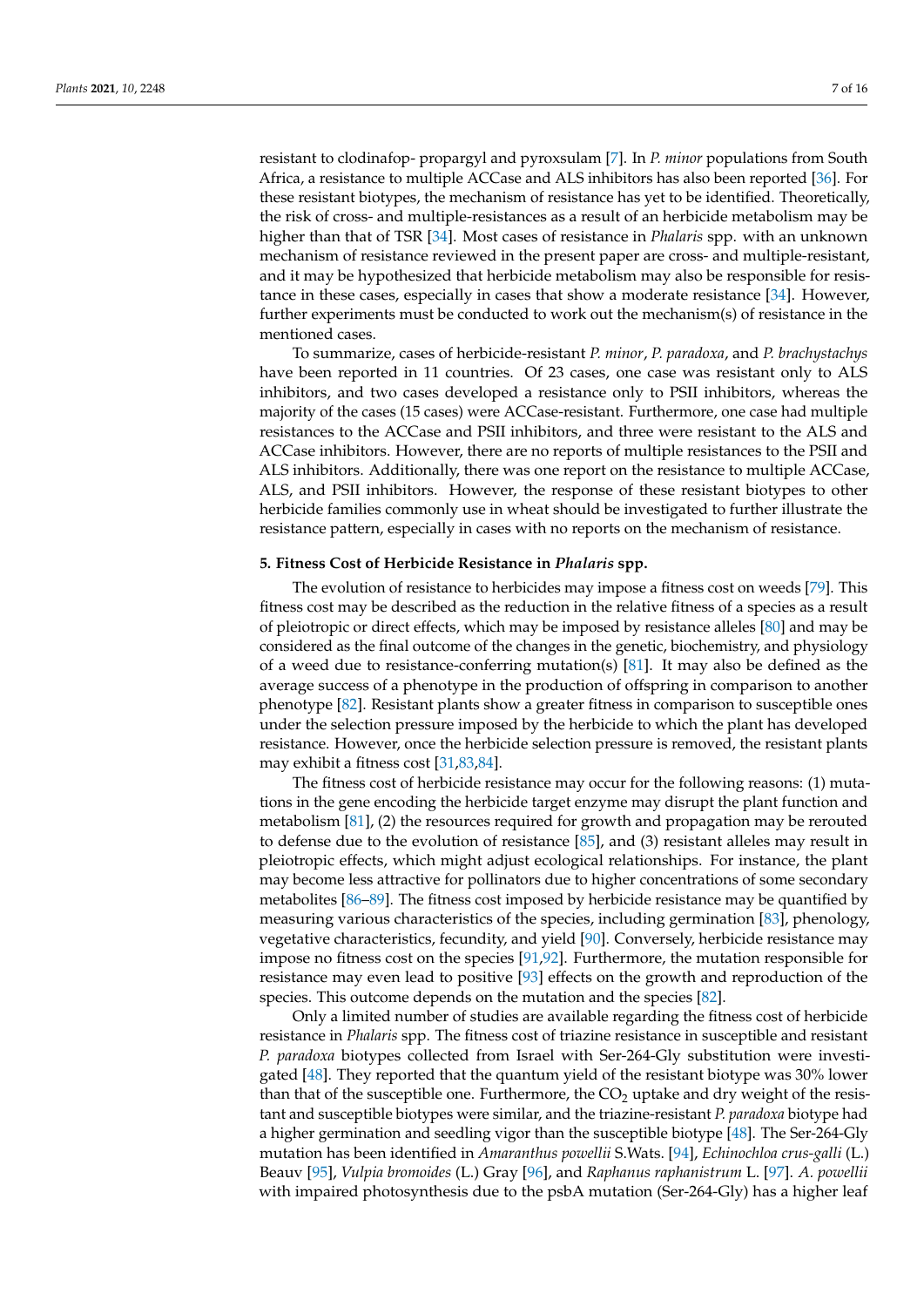N concentration [\[94\]](#page-13-19). The atrazine-resistant accession of *Arabidopsis* showed a reduction in the photosynthetic yield and reduced growth that has been attributed to the reduced PSII electron transfer efficiency caused by the psbA mutant allele (Ser-246-Gly), whereas resistant accession had a higher electron transport compared with the sensitive accession at a lower temperature [\[98\]](#page-14-3).

The response of the isoproturon-resistant biotype was similar to the susceptible one regarding the tiller number in the absence of herbicide selection pressure. However, the resistant biotype had a greater plant height and dry weight compared to the susceptible biotype. The mechanism of resistance was not tested in the paper, although the researchers attributed this resistance to herbicide degradation by CYP450 enzymes [\[8\]](#page-10-7).

Investigating the fitness cost of the resistance to ACCase inhibitors in *P. minor*, biotypes collected within wheat fields in Mexico showed that the phenological stages in biotypes with Ile-2041-Asn and Ile-1781-Leu mutations were accelerated. However, these biotypes exhibited a reduction in total dry matter accumulation compared with the biotypes with Asp-2078-Gly and Trp-2027-Cys mutations. The latter two also had higher absolute and relative growth rates. The net assimilation rate of the biotypes was similar. Additionally, Asp-2078-Gly and Trp-2027-Cys biotypes had a greater leaf area duration due to a higher leaf area, leaf number, and biomass accumulation in leaves [\[23\]](#page-11-11). The seed embryo size of the biotypes with the Ile-2041-Asn and Ile-1781-Leu mutations was not statistically different from that of the susceptible biotype, whereas the embryo size was much smaller in the Asp-2078-Gly and Trp-2027-Cys biotypes. Furthermore, the germination rate and seed longevity of all the resistant biotypes were significantly lower than those of the susceptible biotype. Ile-2041-Asn had the highest germination rate and seed longevity compared to the susceptible biotype, followed by the Asp-2078-Gly, Ile-1781-Leu, and Trp-2027-Cys biotypes [\[99\]](#page-14-4). Due to the increased germination rate, the susceptible biotype had a greater canopy cover, competition intensity index, and relative productivity compared with the resistant biotypes. However, when the germination of resistant and susceptible biotypes was synchronized, the performance of the biotypes was similar [\[100\]](#page-14-5).

*P. brachystachys* biotypes with the Ile-1781-Thr mutation were collected within wheat fields in Iran, and the CYP450-mediated NTSR mechanisms were studied [\[101\]](#page-14-6). The results showed that the ACCase-resistant biotypes had a higher germination percentage and rate compared to the susceptible biotype. However, no differences were observed among the resistant and susceptible biotypes regarding the cardinal temperatures for germination. Biotypes with both TSR and NTSR mechanisms had lower base water potentials  $(\psi b_{50})$ (i.e., higher drought tolerance) compared to the susceptible biotype and biotypes with TSR as the sole resistance mechanism. Resistant biotypes had higher germination in response to NaCl concentrations compared to the susceptible biotype, whereas the germination of resistant and susceptible biotypes was similar under different pH conditions. The results of the seed burial at different soil depths showed that the emergence percentage of the resistant biotypes was greater than that of the susceptible biotype. Furthermore, the plant height, area, leaf number, dry weight, leaf area index, leaf area ratio, net assimilation rate, crop growth rate, spikelet per plant, spikelet length, and grains per  $m<sup>2</sup>$  of the resistant biotypes were significantly higher than those of the susceptible biotypes when grown as monocultures. However, the relative growth rate, 1000-grain weight, and grain area were similar among the resistant and susceptible biotypes [\[101\]](#page-14-6).

Interestingly, the evolution of herbicide resistance in most *Phalaris* spp. populations has resulted in a fitness benefit rather than a fitness cost. However, further studies are required to understand the reason behind this fitness benefit and its implications for the management of this species.

## **6. Management of Herbicide Resistance in** *Phalaris* **spp.**

The evolution of herbicide resistance in weeds severely threatens sustainable agriculture, as it may result in reduced crop yield and quality and increased production costs [\[102\]](#page-14-7). Therefore, devising plans to address this issue is highly crucial [\[103\]](#page-14-8), and nu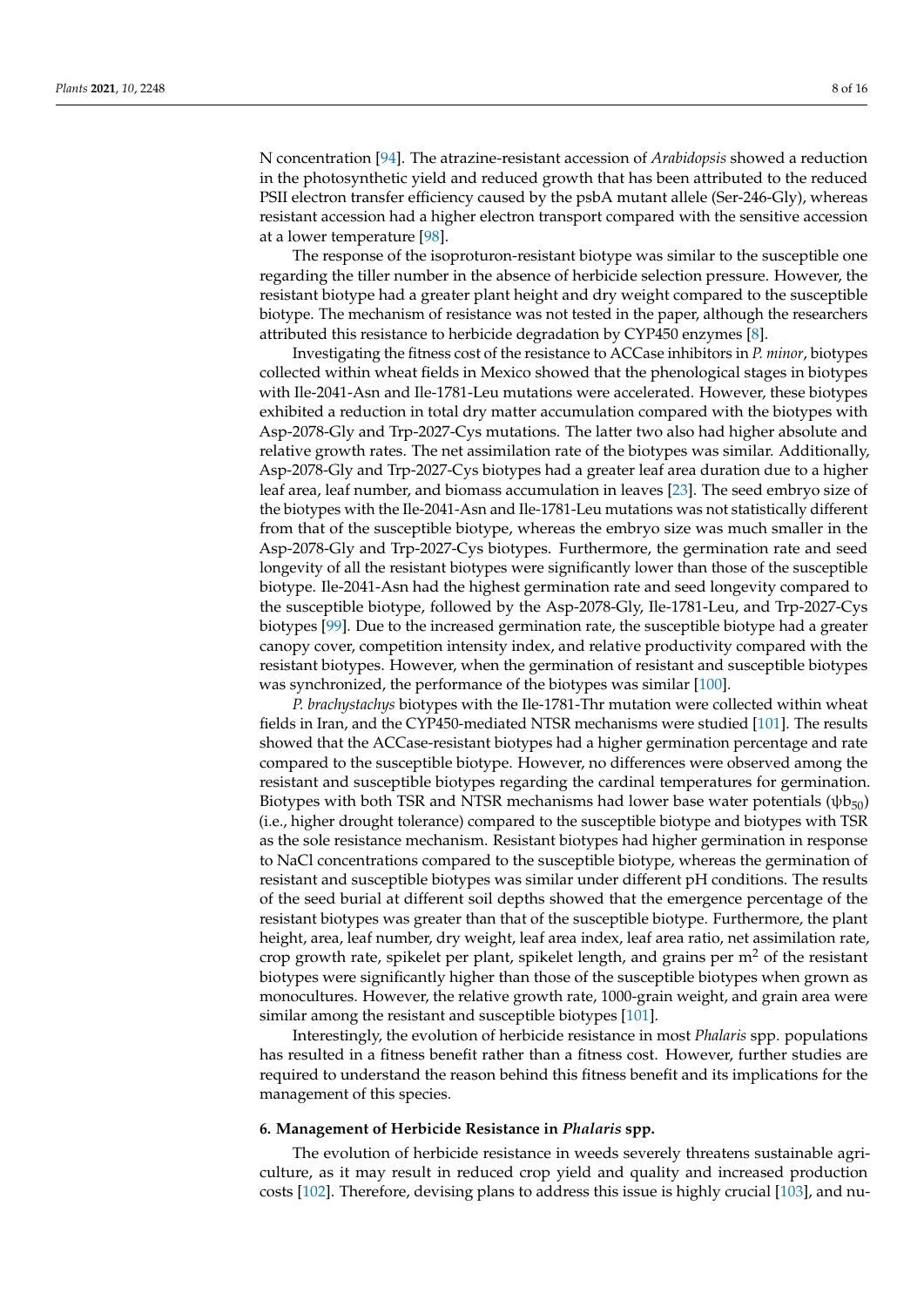merous research and review papers are available on the management of herbicide-resistant weeds [\[104–](#page-14-9)[109\]](#page-14-10).

In order to minimize the contamination in the environment, it is necessary to reduce the herbicide inputs. One of the best methods to achieve this task is to integrate chemical and nonchemical control methods. Integrated weed management (IWM) approaches using good agronomic practices and competitive crops and varieties is a suitable control measure against resistant weeds [\[5\]](#page-10-4). The management of *P. minor* resistance to isoproturon may be carried out by crop rotation. Isoproturon-resistant *P. minor* was found in two-thirds of the fields under rice–wheat rotation [\[8\]](#page-10-7), and including rice–berseem, sunflower, vegetable, cotton, and pigeon pea in the rotation drastically reduced the frequency of this herbicideresistant weed. The introduction of sugarcane in a crop rotation can be vastly helpful in this regard due to its smothering effects on *P. minor* [\[109\]](#page-14-10). Furthermore, it allows farmers to use herbicides, such as simazine and atrazine, to manage isoproturon-resistant *P. minor*.

Planting wheat early, adopting no tillage strategies, placing rice straw mulch between the rows, and planting wheat varieties with early canopy closure and a greater accumulation of dry matter and crop rotation are among the nonchemical management methods to control *P. minor* populations resistant to isoproturon in wheat fields in India. An increased seeding rate and closer row spacing also controlled isoproturon-resistant *P. minor* in several wheat fields [\[74\]](#page-13-0). The management of isoproturon-resistant *P. minor* was also discussed in several other studies [\[105–](#page-14-11)[107\]](#page-14-12).

Introducing allelopathic crops in rotation as cover crops or water extract application offers ecofriendly and cost-effective weed control. The allelopathic potential of crops could be exploited to lower the number of weeds. Aqueous extracts; residues; and mulches of sorghum, rice, sunflower, and maize reduced the fenoxaprop-P-ethyl-resistant *P. minor* biomass in wheat by 48–100%, 48–100%, and 20–54%, respectively, and provided an acceptable level of weed control. These allelopathic extracts resulted in hormesis in the growth of the weed when applied at low concentrations [\[110\]](#page-14-13). These mulches also resulted in a remarkable decrease in the weed seed bank.

The repeated application of herbicides with same mode of action is a crucial factor involved in the rapid evolution of resistance to herbicides. To delay or avoid the evolution of resistance to herbicides, weeds may be controlled using herbicide mixtures containing two or more sites of action in rotations and/or mixtures [\[102\]](#page-14-7). *P. paradoxa* populations with the Asp-2078-Gly mutation in their ACCase encoding gene, collected in wheat fields in Israel, were resistant to haloxyfop-R methyl, fluazifop-P ethyl, clodinafop-propargyl propargyl, quizalofop-P-ethyl, cycloxydim, clethodim, tralkoxydim, tepraloxydim, and pinoxaden (ACCase-inhibiting herbicides) [\[49\]](#page-12-8). These researchers concluded that multiple resistance was not observed in the resistant plants, and they were best controlled in broad-leaved crops using propyzamide herbicide (an inhibitor of microtubule assembly). However, the application of propyzamide is limited under drought conditions, as it may persist in the soil for a considerable time. Thus, the next crop in rotation must be chosen with care. Flufenacet and iodosulfuron herbicides may be considered feasible options for the chemical management of this weed in cereals, such as wheat. *P. paradoxa* populations with Asp-2078-Gly and Ile-1781-Val mutations collected from durum wheat fields in Italy were described [\[50\]](#page-12-9). These populations were resistant to ACC-inhibiting herbicides, including clodinafop-propargyl, diclofop-methyl, fenoxaprop-P-ethyl, sethoxydim, tralkoxydim, and pinoxaden. The results demonstrated that these populations were successfully controlled using isoproturon; a PSII inhibitor; and ALS inhibitors, such as iodosulfuron, chlorsulfuron, and imazamethabenz, in wheat.

Various mixtures of clodinafop-propargyl, metribuzin, pinoxaden, and sulfosulfuron herbicides were tested on *P. minor* populations collected from Pakistan with resistance to fenoxaprop-P-ethyl. The results showed that, while sulfosulfuron + clodinafop-propargyl at a 100% dose had phytotoxic effects on wheat, clodinafop-propargyl + metribuzin, pinoxaden + sulfosulfuron, and pinoxaden + metribuzin mixtures at a 100% dose did not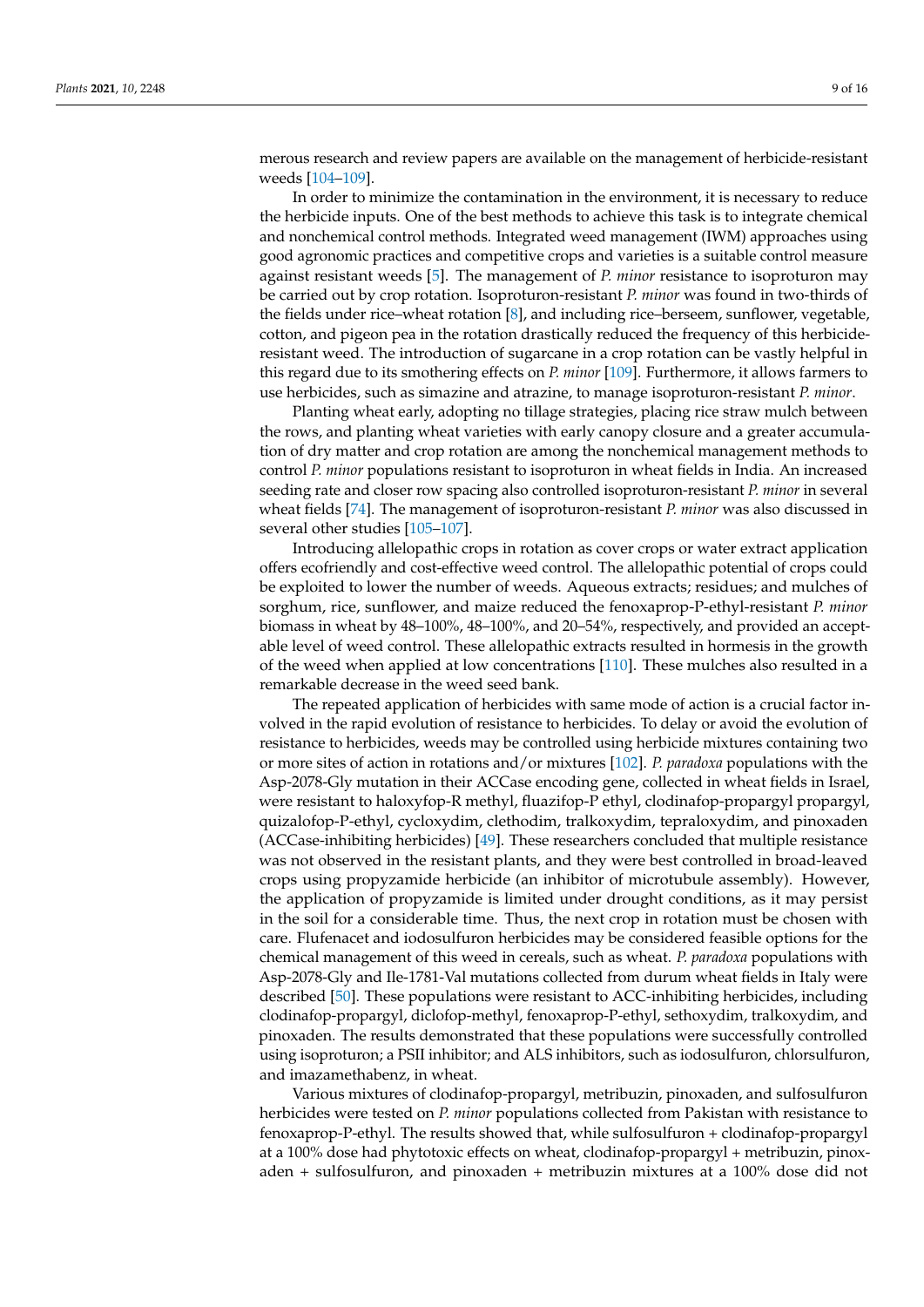harm the crop. However, all mixtures mentioned above successfully controlled herbicideresistant *P. minor* at a 75% dose without any phytotoxic effects on wheat [\[111](#page-14-14)[,112\]](#page-14-15).

Isoproturon-resistant *P. minor* populations collected within wheat fields from India were successfully controlled by the application of chlorotoluron, a PSII-inhibiting herbicide [\[104\]](#page-14-9). Additionally, herbicides such as pendimethalin, trifluralin, metolachlor, atrazine, propachlor, and terbutryne have also been reported as applicable herbicides to control isoproturon-resistant *P. minor* [\[113\]](#page-14-16). The isoproturon-resistant *P. minor* populations were controlled using fenoxaprop-P-ethyl, clodinafop-propargyl, sulfosulfuron, diclofop-methyl, and tralkoxydim in wheat fields [\[39\]](#page-11-26). *P. minor* populations with resistance to the isoproturon herbicide from the Northwestern and Northeastern Indian plain regions were effectively controlled in wheat fields by the application of fenoxaprop-P-ethyl, pinoxaden, clodinafop-propargyl, mesosulfuron-methyl, sulfosulfuron, fluazolate, and pendimethalin [\[114\]](#page-14-17). Although the addition of compounds such as malathion eliminated isoproturon-resistant *P. minor* populations, the application of this pesticide in the field will damage the crop as well, and thus, it is not a feasible strategy [\[115\]](#page-14-18).

The chemical management of *P. minor* has also been successful for ACCase-resistant *P. minor* in wheat using sulfosulfuron, pinoxaden, mesosulfuron + iodosulfuron, metribuzin, and sequential application of pendimethalin + metribuzin followed by mesosulfuron + iodosulfuron, pendimethalin + metribuzin, sulfosulfuron + metsulfuron [\[11,](#page-10-10)[116–](#page-14-19)[118\]](#page-14-20).

The resistance of *P. minor* to sulfosulfuron, sulfosulfuron + metsulfuron, and mesosulfuron + iodosulfuron herbicides was overcome by the application of pendimethalin herbicide [\[62\]](#page-12-20). The successful control of *P. minor* populations with resistance to multiple ACCase and ALS inhibitors in wheat has been reported using pendimethalin + pyroxasulfone, followed by mesosulfuron + iodosulfuron [\[119\]](#page-14-21). Metribuzin, terbutryn, and pendimethalin herbicides also controlled *P. minor* populations with a resistance to multiple ACCase and ALS inhibitors in wheat, and populations resistant to isoproturon and clodinafop-propargyl were best managed using sulfosulfuron [\[59\]](#page-12-17). Pinoxaden efficiently controlled multiple-resistant *P. minor* in wheat. However, it did not provide effective broadleaf weed control. The best tank mixes for the control of these populations were metribuzin + clodinafop-propargyl, metribuzin + sulfosulfuron, and trifluralin, followed by clodinafop-propargyl or sulfosulfuron [\[77\]](#page-13-4). Additionally, pyroxasulfone [\[120\]](#page-14-22), flufenacet [\[120](#page-14-22)[,121\]](#page-15-0), and flumioxazin [\[122\]](#page-15-1) have been reported to successfully control *P. minor* populations with resistance to multiple PSII, ACCase, and ALS inhibitors. The addition of sulfosulfuron + clodinafop-propargyl, clodinafop-propargyl + metribuzin, and pinoxaden + sulfosulfuron herbicides at 50% of the recommended dose had a positive effect on the control of herbicide-resistant *P. minor* in wheat and led to yield enhancement [\[123\]](#page-15-2).

Currently, no reports are available on the management of herbicide-resistant *P. brachystachys*, and this issue requires more research. According to the results mentioned in the present paper, the differences observed between the S and R biotypes of *P. brachystachys* can be a good starting point for developing a resistance management strategy. Variations in the response of the *P. brachystachys*-resistant biotype to environmental factors can affect the competitive capacity of R biotypes over the susceptible ones with prolonged emergence, as the rapid occupation of a biological space is crucial for capturing light and avoiding competitor shading, especially when soil resources are limited, thus affecting their success in the field. Thus, by stimulating the germination of resistant biotypes or delaying planting the main crop, resistant biotypes that have emerged rapidly can be managed by tillage or the application of herbicides from other families such as ALS and PS II inhibitors to reduce the frequency of resistant biotypes to susceptible ones. Differences in vegetative traits such as height, number of tillers, leaf area, and dry weight between resistant and susceptible biotypes of *P. brachystachys* indicate that, in the absence of competition, resistant plants have a higher growth and production potential than susceptible plants. The existence of differences between the plant growth characteristics of resistant and susceptible biotypes may be important for controlling species based on the crop growth stage with post-emergence herbicides.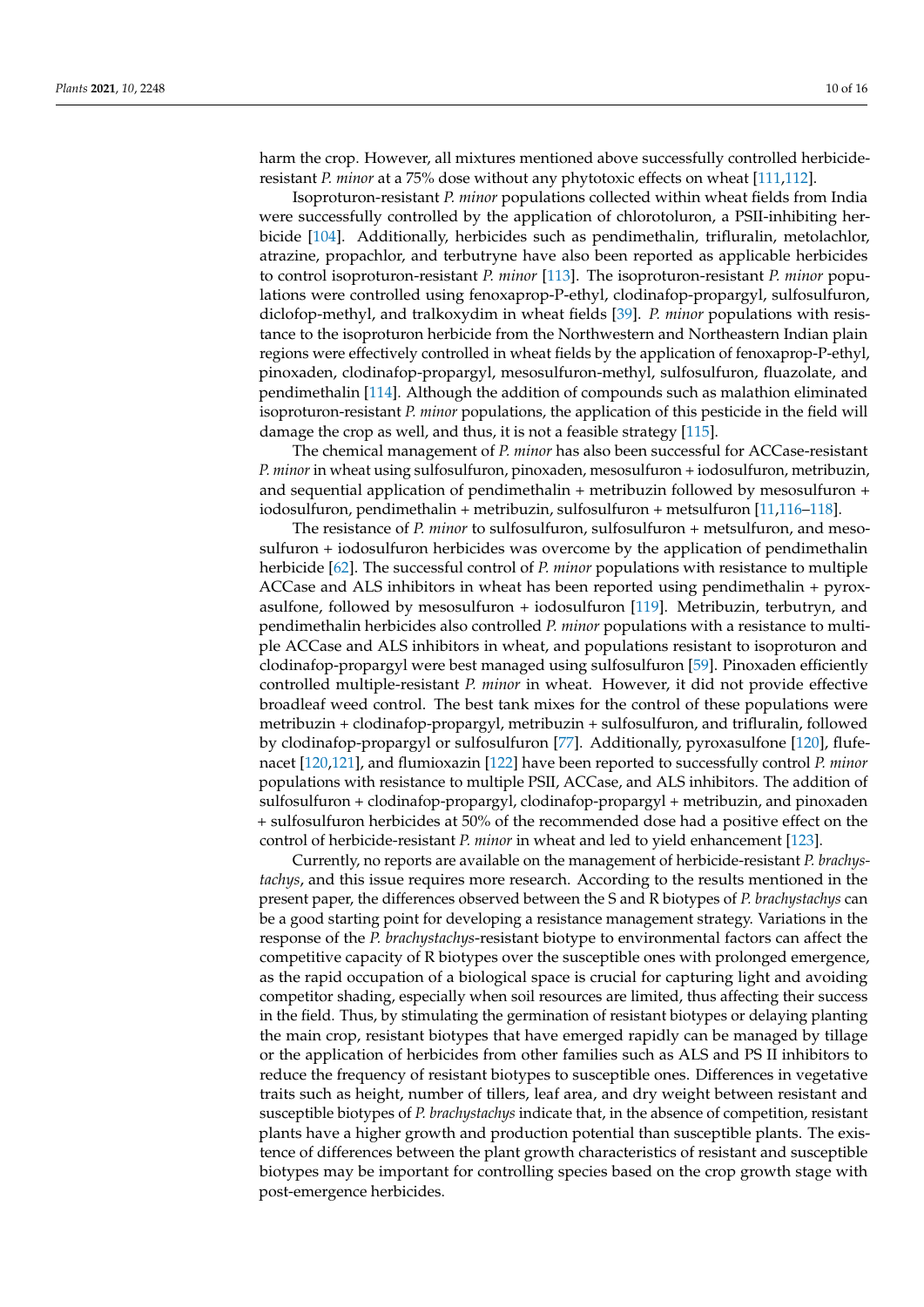## **7. Conclusions and Future Directions**

The evolution of herbicide resistance in weeds, such as *Phalaris* spp., poses a serious threat to sustainable agriculture. In general, herbicide families common in wheat to which the studied biotypes are susceptible may still be utilized. Furthermore, the cultivation of imazamox or glufosinate-resistant varieties of wheat [\[122\]](#page-15-1) may be an option, as there are no reports of resistances to these herbicides in *Phalaris* spp. The registration and testing of new herbicides are also recommended. Although herbicides are indispensable weapons in the battle against weed infestations, overreliance on a single chemical option may lead to more complicated cases of herbicide resistance. Investigations into the fitness costs imposed by herbicide resistance are suggested, as the differences observed between the herbicide-susceptible and -resistant biotypes may be exploited to devise weed management strategies. Studies related to the fitness cost of herbicide resistance in *Phalaris* spp. are very limited; thus, the authors encourage weed science researchers to further explore this issue and expand integrated weed management possibilities. Crop rotation and consequently implementation of diverse weed management methods would be the most suitable approach to control herbicide-resistant weeds. Additionally, the rotation of the herbicides, as well as an application of herbicides with different modes of action (from different chemical families) are among the possible ways to control resistant *Phalaris* species in the short term. Hence, an integrated management approach is needed to fight against the evolution of herbicide resistance in *Phalaris* species. Moreover, emphasis on mapping herbicide-resistant weeds for site-specific weed management using novel technologies such as robots and drones is also recommended [\[124\]](#page-15-3).

**Author Contributions:** Conceptualization, writing—original draft preparation, and editing; J.G., S.H.-b., P.H., S.G., J.G.V.-G., and R.D.P. All authors have read and agreed to the published version of the manuscript.

**Funding:** This research received no external funding.

**Institutional Review Board Statement:** Not applicable.

**Informed Consent Statement:** Not applicable.

**Data Availability Statement:** Data is contained within the article.

**Acknowledgments:** Thanks to Gorgan University of Agricultural Sciences and Natural Resources (GUASNR), Iran and University of Cordoba (UCO), Spain.

**Conflicts of Interest:** The authors declare no conflict of interest.

## **References**

- <span id="page-10-0"></span>1. Baldini, R.M. Revision of the genus *Phalaris L.* (*Gramineae*). *Webbia* **1995**, *49*, 265–329. [\[CrossRef\]](http://doi.org/10.1080/00837792.1995.10670587)
- <span id="page-10-1"></span>2. Xiong, Y.; Xiong, Y.; Jia, S.; Ma, X. The complete chloroplast genome sequencing and comparative analysis of reed canary grass (*Phalaris arundinacea*) and hardinggrass (*P. aquatica*). *Plants* **2020**, *9*, 748. [\[CrossRef\]](http://doi.org/10.3390/plants9060748) [\[PubMed\]](http://www.ncbi.nlm.nih.gov/pubmed/32545897)
- <span id="page-10-2"></span>3. Gherekhloo, J.; Rashed Mohassel, M.H.; Nassiri Mahalati, M.; Zand, E.; Ghanbari, A.; Osuna, M.D.; De Prado, R. Confirmed resistance to aryloxyphenoxypropionate herbicides in *Phalaris* minor populations in Iran. *Weed Biol. Manag.* **2011**, *11*, 29–37. [\[CrossRef\]](http://doi.org/10.1111/j.1445-6664.2011.00402.x)
- <span id="page-10-3"></span>4. Golmohammadzadeh, S.; Gherekhloo, J.; Rojano-Delgado, A.M.; Osuna-Ruiz, M.D.; Kamkar, B.; Ghaderi-Far, F.; De Prado, R. The first case of short-spiked canary grass (*Phalaris brachystachys*) with cross-resistance to ACCase- inhibiting herbicides in Iran. *Agronomy* **2019**, *9*, 377. [\[CrossRef\]](http://doi.org/10.3390/agronomy9070377)
- <span id="page-10-4"></span>5. Coble, H.D.; Schroeder, J. Call to action on herbicide resistance management. *Weed Sci.* **2016**, *64*, 661–666. [\[CrossRef\]](http://doi.org/10.1614/WS-D-15-00032.1)
- <span id="page-10-5"></span>6. Beckie, H.J. Herbicide-resistant weeds: Management tactics and practices. *Weed Technol.* **2006**, *20*, 793–814. [\[CrossRef\]](http://doi.org/10.1614/WT-05-084R1.1)
- <span id="page-10-6"></span>7. Heap, I. International Survey of Herbicide Resistant Weeds. Available online: <http://www.weedscience.org> (accessed on 15 September 2021).
- <span id="page-10-7"></span>8. Malik, R.K.; Singh, S. Littleseed canary grass (*Phalaris minor*) resistance to isoproturon in India. *Weed Technol.* **1995**, *9*, 419. [\[CrossRef\]](http://doi.org/10.1017/S0890037X00023629)
- <span id="page-10-8"></span>9. Gherekhloo, J.; Oveisi, M.; Zand, E.; De Prado, R. A review of herbicide resistance in Iran. *Weed Sci.* **2016**, *64*, 551–561. [\[CrossRef\]](http://doi.org/10.1614/WS-D-15-00139.1)
- <span id="page-10-9"></span>10. Moss, S.; Ulber, L.; Hoed, I.N. A herbicide resistance risk matrix. *Crop Prot.* **2019**, *115*, 13–19. [\[CrossRef\]](http://doi.org/10.1016/j.cropro.2018.09.005)
- <span id="page-10-10"></span>11. Travols, I.S. Evaluation of herbicide-resistance status on populations of littleseed canarygrass (*Phalaris minor* Retz.) from southern Greece and suggestions for their effective control. *J. Plant Prot. Res.* **2012**, *52*, 308–313. [\[CrossRef\]](http://doi.org/10.2478/v10045-012-0050-3)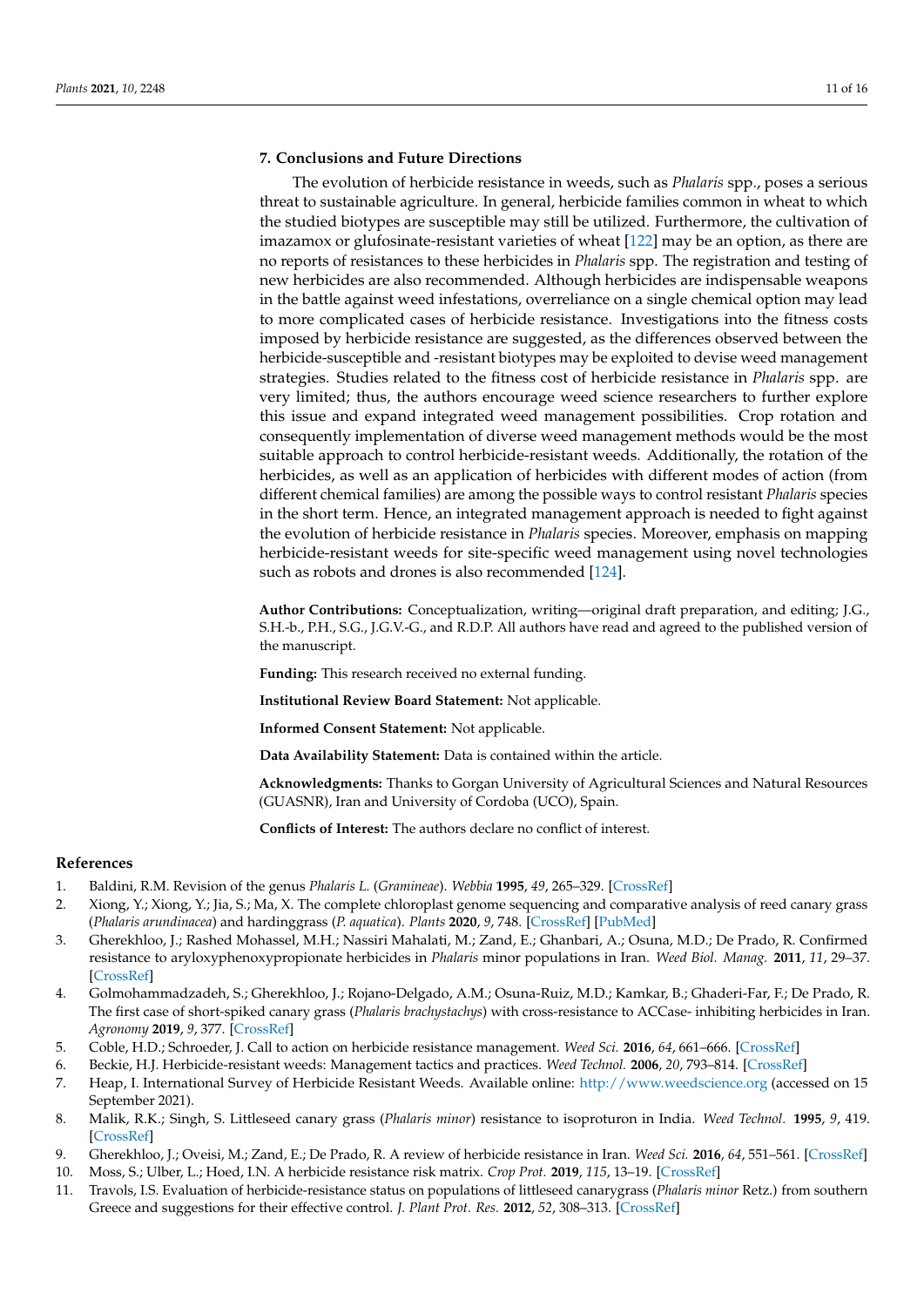- <span id="page-11-0"></span>12. Singh, S. Role of management practices on control of isoproturon-resistant littleseed canarygrass (*Phalaris minor*) in India. *Weed Technol.* **2007**, *21*, 339–346. [\[CrossRef\]](http://doi.org/10.1614/WT-06-150.1)
- <span id="page-11-1"></span>13. Bhan, R.; Froud-Williams, R.; Preston, C.; Watts, J.; Crossman, N. *Phalaris* spp. competition with wheat using an additive design series. In Proceedings of the 15th Australian Weeds Conference, Adelaide, South Australia, 24–28 September 2006.
- <span id="page-11-2"></span>14. Thurley, B.; Chancellor, R.J. Observations on the occurrence of *Phalaris paradoxa* in England and Wales. *Ann. Appl. Biol.* **1985**, *107*, 79–86. [\[CrossRef\]](http://doi.org/10.1111/j.1744-7348.1985.tb01549.x)
- <span id="page-11-3"></span>15. Xu, G.F.; Zhang, F.D.; Li, T.L.; Shan, L.; Zhang, Y.; Wu, D. Biological characteristics, influence on growth of wheat and its economical threshold of *Phalaris paradoxa* L. and *Phalaris minor* Retz. *Sci. Agric. Sin.* **2010**, *43*, 4409–4417.
- <span id="page-11-4"></span>16. Afentouli, C.G.; Eleftherohorinos, I.G. Littleseed Canarygras (*Phalaris minor*) and Short-Spiked Canarygrass (*Phalaris brachystachys*) Interference in Wheat and Barley. *Weed Sci.* **1996**, *44*, 560–565. [\[CrossRef\]](http://doi.org/10.1017/S0043174500094339)
- <span id="page-11-5"></span>17. Singh, S.; Kirkwood, R.C.; Marshal, G. Biology and control of littleseed *Phalaris minor* Retz. (Littleseed canarygrass) in wheat. *Crop Prot.* **1999**, *18*, 1–16. [\[CrossRef\]](http://doi.org/10.1016/S0261-2194(98)00090-8)
- <span id="page-11-6"></span>18. National Genetic Resources Program. Germplasm Resource Information Network (GRIN). United States Department of Agriculture, Agricultural Research Service. Available online: <https://npgsweb.ars-grin.gov> (accessed on 12 September 2021).
- <span id="page-11-7"></span>19. Taylor, I.N.; Peters, N.C.B.; Adkins, W.; Walker, S.R. Germination response of *Phalaris paradoxa* L. seed to different light quality. *Weed Res.* **2004**, *44*, 254–264. [\[CrossRef\]](http://doi.org/10.1111/j.1365-3180.2004.00397.x)
- <span id="page-11-8"></span>20. Walker, S.R.; Robinson, G.R.; Medd, R.W. Management of *Avena ludoviciana* and *Phalaris paradoxa* with barley and less herbicide in subtropical Australia. *Aust. J. Exp. Agric.* **2001**, *41*, 1179–1185. [\[CrossRef\]](http://doi.org/10.1071/EA01002)
- <span id="page-11-9"></span>21. Rezvani, M.; Nadimi, S.; Zaefarian, F.; Chauhan, B.S. Environmental factors affecting seed germination and seedling emergence of three *Phalaris* species. *Crop Prot.* **2021**, *148*, 105743. [\[CrossRef\]](http://doi.org/10.1016/j.cropro.2021.105743)
- <span id="page-11-10"></span>22. Xu, G.F.; Shen, S.; Zhang, Y.; Clements, D.R.; Yang, S.; Li, J.; Dong, L.; Zhang, F.; Jin, G.; Gao, Y. Designing cropping systems to improve the management of the invasive weed *Phalaris minor* Retz. *Agronomy* **2019**, *9*, 809. [\[CrossRef\]](http://doi.org/10.3390/agronomy9120809)
- <span id="page-11-11"></span>23. Torres-García, J.R.; Segura-León, O.; Uscanga-Mortera, E.; Trejo, C.; Conde-Martínez, V.; Kohashi-Shibata, J.; Martínez-Moreno, D. Evolution, growth and phenology of *Phalaris minor* biotypes resistant to ACCase-inhibiting herbicides in Mexico. *Bot. Sci.* **2018**, *96*, 95–102. [\[CrossRef\]](http://doi.org/10.17129/botsci.1338)
- <span id="page-11-12"></span>24. Finot, V.L.; Pedreros, J.A. *Phalaris paradoxa* L. (*Poaceae: Phalaridinae*), a new introduced weed species in Central Chile (*Phalaris paradoxa* L. (*Poaceae: Phalaridinae*), nueva maleza introducida en Chile Central). *Gayana Bot.* **2012**, *69*, 193–196. [\[CrossRef\]](http://doi.org/10.4067/S0717-66432012000100021)
- <span id="page-11-13"></span>25. Ohadi, S.; Mashhadi, H.R.; Tavakol-Afshari, R. Seasonal changes in germination responses of seeds of the winter annual weed littleseed canarygrass (*Phalaris minor*) to light. *Weed Sci.* **2009**, *57*, 613–619. [\[CrossRef\]](http://doi.org/10.1614/WS-09-084.1)
- <span id="page-11-14"></span>26. United States Department of Agriculture. *Weed Risk Assessment for Phalaris paradoxa L. (Poaceae)-Awned Canary-Grass Version 1*; United States Department of Agriculture (USDA), Animal and Plant Health Inspection Service (APHIS), Plant Protection and Quarantine (PPQ): Washington, DC, USA, 2016; p. 23.
- <span id="page-11-15"></span>27. Singh, M.C.; Priyadarshi, M.B. Predicting invasive plants using weed risk assessment. *Indian J. Weed Sci.* **2014**, *46*, 91–95.
- <span id="page-11-16"></span>28. United States Department of Agriculture. *Weed Risk Assessment for Phalaris brachystachys Link (Poaceae)–Shortspike Canary Grass Version 1*; United States Department of Agriculture (USDA), Animal and Plant Health Inspection Service (APHIS), Plant Protection and Quarantine (PPQ): Washington, DC, USA, 2016; p. 23.
- <span id="page-11-17"></span>29. Gaines, T.A.; Duke, S.O.; Morran, S.; Rigon, C.A.G.; Tranel, P.J.; Kupper, A.; Dayanm, F.E. Mechanisms of evolved herbicide resistance. *J. Biol. Chem.* **2020**, *295*, 10307–10330. [\[CrossRef\]](http://doi.org/10.1074/jbc.REV120.013572)
- <span id="page-11-18"></span>30. Beckie, H.J.; Tardif, F.J. Herbicide cross-resistance in weeds. *Crop Prot.* **2012**, *35*, 15–28. [\[CrossRef\]](http://doi.org/10.1016/j.cropro.2011.12.018)
- <span id="page-11-19"></span>31. Délye, C. Unravelling the genetic bases of non-target-site-based resistance (NTSR) to herbicides: A major challenge for weed science in the forthcoming decade. *Pest Manag. Sci.* **2013**, *69*, 176–187. [\[CrossRef\]](http://doi.org/10.1002/ps.3318)
- <span id="page-11-20"></span>32. Busi, R.; Vila-Aiub, M.M.; Powles, S.B. Genetic control of a cytochrome P450 metabolism-based herbicide resistance mechanism in *Lolium rigidum*. *Heredity* **2011**, *106*, 817–824. [\[CrossRef\]](http://doi.org/10.1038/hdy.2010.124) [\[PubMed\]](http://www.ncbi.nlm.nih.gov/pubmed/20877397)
- <span id="page-11-21"></span>33. Tani, E.; Chachalis, D.; Travlos, I.S. A glyphosate resistance mechanism in *Conyza canadensis* involves synchronization of EPSPS and ABC-transporter genes. *Plant Mol. Biol. Rep.* **2015**, *33*, 1721–1730. [\[CrossRef\]](http://doi.org/10.1007/s11105-015-0868-8)
- <span id="page-11-22"></span>34. Yuan, J.S.; Tranel, P.J.; Stewart, C.N. Non-target-site herbicide resistance: A family business. *Trends Plant Sci.* **2007**, *12*, 6–13. [\[CrossRef\]](http://doi.org/10.1016/j.tplants.2006.11.001) [\[PubMed\]](http://www.ncbi.nlm.nih.gov/pubmed/17161644)
- <span id="page-11-23"></span>35. Cruz-Hipolito, H.; Fernandez, P.; Alcantara, R.; Gherekhloo, J.; Osuna, M.D.; DePrado, R. Ile-1781-Leu and Asp-2078-Gly mutations in ACCase gene, endow cross-resistance to APP, CHD, and PPZ in *Phalaris minor* from Mexico. *Int. J. Mol. Sci.* **2015**, *16*, 21363–21377. [\[CrossRef\]](http://doi.org/10.3390/ijms160921363) [\[PubMed\]](http://www.ncbi.nlm.nih.gov/pubmed/26370967)
- <span id="page-11-24"></span>36. Pieterse, P.J.; Kellerman, J.L. Quantifying the incidence of herbicide resistance in South Africa. *Resist. Pest Manag. Newsl.* **2002**, *12*, 39–41.
- <span id="page-11-25"></span>37. Raghav, N.; Singh, R.; Sharma, D.; Kumar, R.; Chhokar, R.S. Molecular analysis for target site resistance in isoproturon resistant littleseed canary grass (*Phalaris minor* Retz.). *Rom. Biotechnol. Lett.* **2018**, *23*, 13271–13275.
- <span id="page-11-28"></span>38. Kumar, N.; Guru, S.K. Herbicide resistance mechanism of *Phalaris minor* in Uttarakhand. *J. Crop Weed* **2016**, *12*, 129–133.
- <span id="page-11-26"></span>39. Brar, L.S.; Walia, U.S.; Dhaliwal, B.K. Bioefficacy of new herbicides for the control of resistant *Phalaris minor* in wheat. *Pestic. Res. J.* **1999**, *11*, 177–180.
- <span id="page-11-27"></span>40. Raghav, N.; Singh, R.; Chhokar, R.S. Sharma D and Kumar R, Mutations in the plastidic ACCase gene endowing resistance to ACCase-inhibiting herbicide in *Phalaris minor* populations from India. *Biotech* **2016**, *6*, 12–19.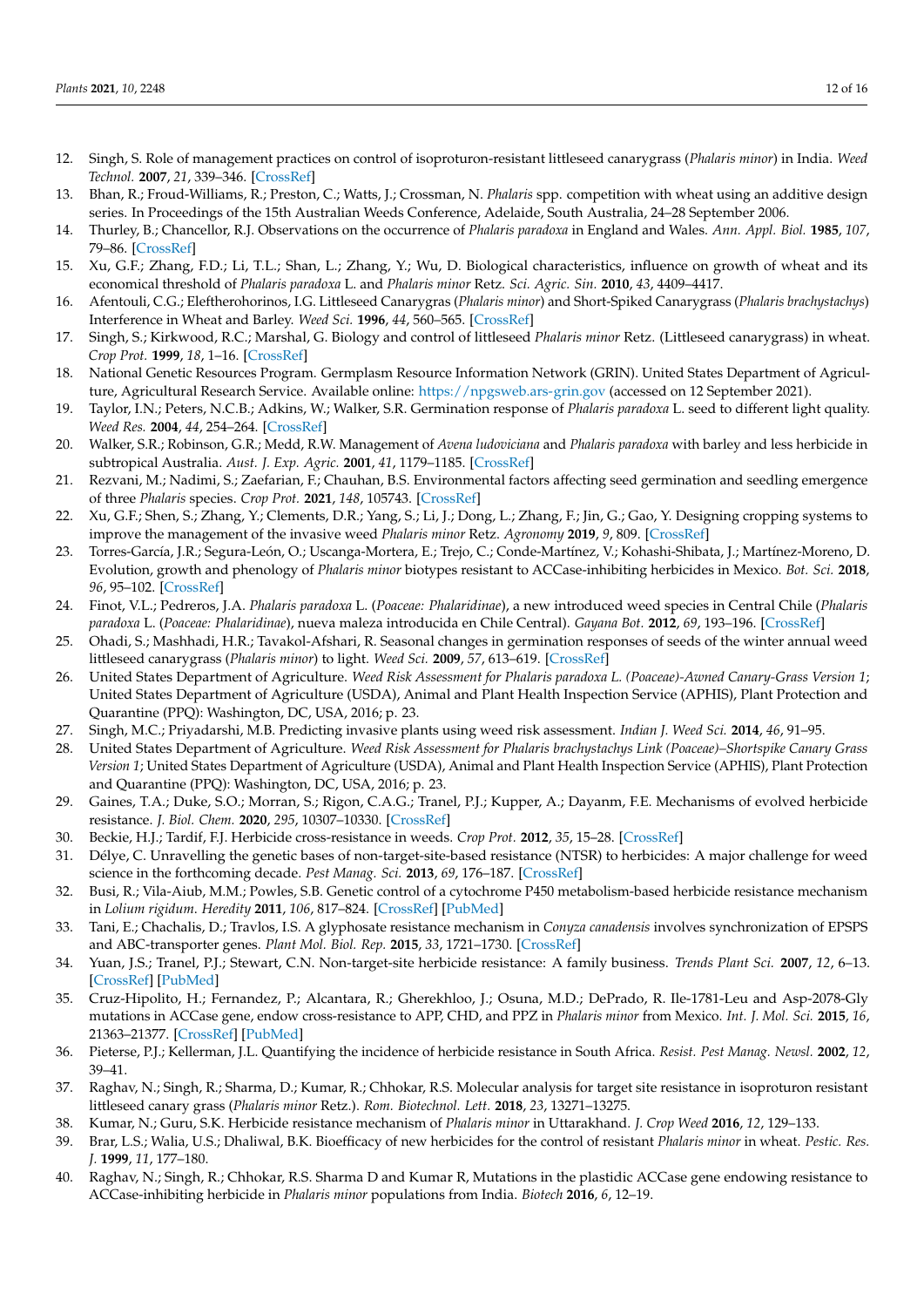- <span id="page-12-0"></span>41. Singh, R.; Sharma, D.; Raghav, N.; Chhokar, R.S.; Sharma, I. Molecular genotyping of herbicide resistance in P. minor: ACCase resistance. *Appl. Biochem. Biotechnol.* **2015**, *175*, 1617–1621. [\[CrossRef\]](http://doi.org/10.1007/s12010-014-1363-7)
- <span id="page-12-1"></span>42. Chhokar, R.S.; Sharma, R.K. Multiple herbicide resistance in littleseed canarygrass (*Phalaris minor*): A threat to wheat production in India. *Weed Biol. Manag.* **2008**, *8*, 112–123. [\[CrossRef\]](http://doi.org/10.1111/j.1445-6664.2008.00283.x)
- <span id="page-12-2"></span>43. Dhawan, R.S.; Singh, N.; Singh, S. Little seed canary grass resistance to sulfonyl–urea herbicides and its possible management with pendimethalin. *Indian J. Weed Sci.* **2012**, *44*, 218–224.
- <span id="page-12-3"></span>44. Tal, A.; Zakra, S.; Rubin, B. Fenoxaprop-P resistance in *Phalaris minor* conferred by an insensitive acetyl coenzyme A carboxylase. *Pestic. Biochem. Physiol.* **1996**, *56*, 134–140. [\[CrossRef\]](http://doi.org/10.1006/pest.1996.0067)
- <span id="page-12-4"></span>45. Gherekhloo, J.; Osuna, M.; De Prado, R. Biochemical and molecular basis of resistance to ACCase-inhibiting herbicides in Iranian *Phalaris minor* populations. *Weed Res.* **2012**, *52*, 367–372. [\[CrossRef\]](http://doi.org/10.1111/j.1365-3180.2012.00919.x)
- <span id="page-12-5"></span>46. Yasin, M.; Iqbal, Z.; Safdar, M.E.; Rehman, A.; Ali, A.; Asif, M.; Aziz, M.; Tanveer, A.; Pervez, M.A. *Phalaris minor* control, resistance development and strategies for integrated management of resistance to fenoxaprop-ethyl. *Afr. J. Biotechnol.* **2011**, *10*, 11802–11807.
- <span id="page-12-6"></span>47. Gherekhloo, J.; Rashed Mohasel, M.; Nassiri Mahalati, M.; Zand, E.; Ghanbari, A.; Osuna, M.D.; De Prado, R. Seed bioassay and ACCase enzyme assay to study the resistance of *Phalaris minor* to aryloxyphenoxy-propionate (APP) inhibitors. *Environ. Sci.* **2008**, *6*, 43–52.
- <span id="page-12-7"></span>48. Schönfeld, M.; Yaacoby, T.; Michael, O.; Rubin, B. Triazine resistance without reduced vigor in *Phalaris paradoxa*. *Plant Physiol.* **1987**, *83*, 329–333. [\[CrossRef\]](http://doi.org/10.1104/pp.83.2.329) [\[PubMed\]](http://www.ncbi.nlm.nih.gov/pubmed/16665245)
- <span id="page-12-8"></span>49. Hochberg, O.; Sibony, M.; Rubin, B. The response of ACCase-resistant *Phalaris paradoxa* populations involves two different target site mutations. *Weed Res.* **2009**, *49*, 37–46. [\[CrossRef\]](http://doi.org/10.1111/j.1365-3180.2008.00677.x)
- <span id="page-12-9"></span>50. Collavo, A.; Panozzo, S.; Lucchesi, G.; Scarabel, L.; Sattin, M. Characterisation and management of *Phalaris paradoxa* resistant to ACCase-inhibitors. *Crop Prot.* **2011**, *30*, 293–299. [\[CrossRef\]](http://doi.org/10.1016/j.cropro.2010.11.011)
- <span id="page-12-10"></span>51. Cruz-Hipolito, H.; Domínguez-Valenzuela, J.A.; Osuna, M.D.; De Prado, R. Resistance mechanism to acetyl coenzyme A carboxylase inhibiting herbicides in *Phalaris paradoxa* collected in Mexican wheat fields. *Plant Soil* **2012**, *355*, 121–130. [\[CrossRef\]](http://doi.org/10.1007/s11104-011-1085-3)
- <span id="page-12-11"></span>52. Smit, J.J.; Cairns, A.L.P. Resistance of little seeded canary grass (*Phalaris minor* Retz.) to ACCase inhibitors. *S. Afr. J. Plant Soil* **2000**, *17*, 124–127. [\[CrossRef\]](http://doi.org/10.1080/02571862.2000.10634882)
- <span id="page-12-12"></span>53. Powles, S.B.; Yu, Q. Evolution in action; Plants resistant to herbicides. *Ann. Rev. Plant Biol.* **2010**, *61*, 317–347. [\[CrossRef\]](http://doi.org/10.1146/annurev-arplant-042809-112119) [\[PubMed\]](http://www.ncbi.nlm.nih.gov/pubmed/20192743)
- <span id="page-12-13"></span>54. Singh, S.; Kirkwood, R.C.; Marshall, G. Effect of ABT on the activity and rate of degradation of isoproturon in susceptible and resistant biotypes of *Phalaris minor* and in wheat. *Pestic. Sci.* **1998**, *53*, 123–132. [\[CrossRef\]](http://doi.org/10.1002/(SICI)1096-9063(199806)53:2<123::AID-PS755>3.0.CO;2-J)
- <span id="page-12-14"></span>55. Singh, S.; Kirkwood, R.C.; Marshall, G. Effect of the monooxygenase inhibitor piperonyl butoxide on the herbicidal activity and metabolism of isoproturon in herbicide resistant and susceptible biotypes of *Phalaris minor* and wheat. *Pestic. Biochem. Physiol.* **1998**, *59*, 143–153. [\[CrossRef\]](http://doi.org/10.1006/pest.1998.2318)
- <span id="page-12-15"></span>56. Gill, H.S.; Walia, U.S.; Brar, L.S. Control of *Phalaris minor* Retz. and wild oat in wheat with new herbicides. *Pesticides* **1978**, *12*, 53–56.
- <span id="page-12-16"></span>57. Walia, S.S.; Brar, L.S.; Dhaliwal, B.K. Resistance to isoproturon in *Phalaris minor* Retz. in Punjab. *Plant Prot.* **1997**, *12*, 138–140.
- 58. Sharma, R.; Pandey, J. Effect of various formulations of isoproturon on weeds and yield of wheat. *Ann. Agric. Res.* **1997**, *18*, 246–247.
- <span id="page-12-17"></span>59. Chhokar, R.S.; Malik, R.K. Isoproturon resistant *Phalaris minor* and its response to alternate herbicides. *Weed Technol.* **2002**, *16*, 116–123. [\[CrossRef\]](http://doi.org/10.1614/0890-037X(2002)016[0116:IRLCPM]2.0.CO;2)
- <span id="page-12-18"></span>60. Yadav, A.; Malik, R.K. *Herbicide Resistant Phalaris Minor in Wheat–A Sustainability Issue, Resource Book*; Department of Agronomy and Directorate of Extension Education, Chaudhary Charan Singh Haryana Agricultural University: Hisar, India, 2005.
- <span id="page-12-19"></span>61. Chhokar, R.S.; Sharma, R.K.; Sharma, I. Weed management strategies in wheat-A review. *J. Wheat Res.* **2009**, *42*, 1–21.
- <span id="page-12-20"></span>62. Dhawan, R.S.; Punia, S.S.; Singh, S.; Yadav, D.; Malik, R.K. Productivity of wheat (*Triticum aestivum*) as affected by continuous use of new low dose herbicides for management of littleseed canarygrass (*Phalaris minor*). *Indian J. Agron.* **2009**, *54*, 58–62.
- <span id="page-12-21"></span>63. Schönfeld, M.; Yaacoby, T.; Ben-Yehuda, A.; Rubin, B.; Hirschberg, J. Triazine resistance in *Phalaris paradoxa*: Physiological and molecular analyses. *Z. Nat.* **1987**, *42*, 779–782.
- <span id="page-12-22"></span>64. Yaacoby, T.; Schonfeld, M.; Rubin, B. Characteristics of atrazine-Resistant biotypes of three grass weeds. *Weed Sci.* **1896**, *34*, 181–184. [\[CrossRef\]](http://doi.org/10.1017/S0043174500066650)
- <span id="page-12-23"></span>65. Tripathi, M.K.; Yadav, M.K.; Gaur, A.K.; Mishra, D.P. Resistant to isoproturon in *Phalaris minor* Retz on Punjab. *Physiol. Mol. Biol. Plants* **2005**, *11*, 161–163.
- <span id="page-12-24"></span>66. Yaduraju, N.T.; Bhowmik, P.C. Uptake, translocation and metabolism of  $14C$ -isoproturon in susceptible and resistant biotypes of little seed canary grass (*Phalaris minor*) and wheat (*Triticum aestivum*). *Pestic. Res. J.* **2005**, *17*, 66–70.
- <span id="page-12-25"></span>67. Kaundun, S.S. Resistance to acetyl-CoA carboxylase-inhibiting herbicides. *Pestic. Manag. Sci.* **2014**, *70*, 1405–1417. [\[CrossRef\]](http://doi.org/10.1002/ps.3790)
- <span id="page-12-26"></span>68. Gherekhloo, J.; Rashed Mohasel, M.; Nassiri Mahalati, M.; Zand, E.; Ghanbari, A.; De Prado, R. Greenhouse assay to investigate resistance of littleseed canary grass (*Phalaris minor*) to aryloxyphenoxy propionate herbicides. *Iran J. Field Crops Res.* **2008**, *6*, 353–362. (In Persian)
- 69. Najjari Kalantari, N.; Gherekhloo, J.; Kamkar, B. Tracing and map of canary grass (*Phalaris minor*) and hood grass (*P. paradoxa*) biotypes resistant to clodinafop-propargyl herbicide in wheat fields of Aq-qala. *Weed Res. J.* **2013**, *5*, 85–97. (In Persian)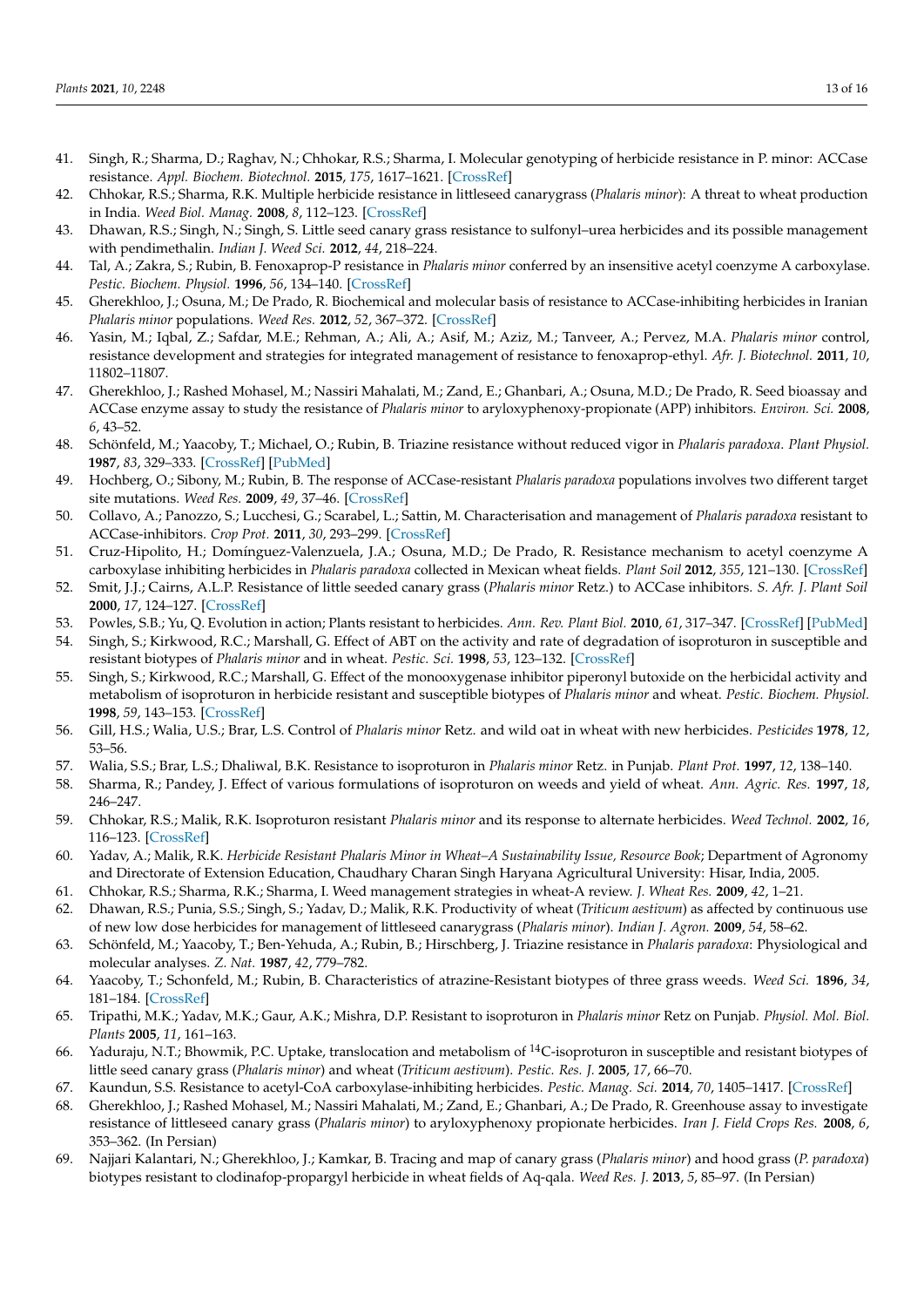- 70. Kalami, R.; Gherekhloo, J.; Kamkar, B.; Esfandiaripour, E.; De Prado, R. Identifying and mapping of wild oat (*Avena ludoviciana* Dur.) and *Phalaris minor* Retz. populations resistant to clodinafop-propargyl in wheat fields of Kordkuy. In Proceedings of the 248th ACS National Meeting and Exposition, San Francisco, CA, USA, 10–14 August 2014.
- <span id="page-13-3"></span>71. Tatatri, S.; Gherekhloo, J.; Siyahmarguee, A.; Kazemi, H. Mapping the distribution of canarygrass (*Phalaris minor*) resistant biotypes to clodinafop-propargyl in wheat fields of Gonbad-e kavus. In Proceedings of the 6th Iranian Weed Science Congress, Birjand, Iran, 1–3 September 2015. (In Persian)
- 72. Tatatri, S.; Gherekhloo, J.; Siyahmarguee, A.; Kazemi, H. Mapping the distribution of canarygrass (*Phalaris minor*) resistant biotypes to fenoxaprop-P in wheat fields of Gonbad-e kavus. In Proceedings of the 7th Iranian Weed Science Congress, Gorgan, Iran, 5–7 September 2017. (In Persian)
- 73. Soofizadeh, T.; Gherekhloo, J.; Bagherani, N. Mapping the distribution of littleseed canarygrass (*Phalaris minor*) biotypes resistant to diclofop-methyl in wheat fields of Kalaleh. In Proceedings of the 6th Iranian Weed Science Congress, Birjand, Iran, 1–3 September 2015. (In Persian)
- <span id="page-13-0"></span>74. Soofizadeh, T.; Gherekhloo, J.; Sohrabi, S.; Bagherani, N.; Siyahmarguee, A.; Poornamazi, A. Mapping the distribution of littleseed canarygrass (*Phalaris minor*) biotypes resistant to diclofop-methyl in wheat fields of Kalaleh. In Proceedings of the 7th Iranian Weed Science Congress, Gorgan, Iran, 5–7 September 2017. (In Persian)
- <span id="page-13-1"></span>75. Gherekhloo, J. Tracing resistant Phalaris minor populations and studying their resistance mechanisms to aryloxyphenoxy propionate herbicides in Fars and Golestan wheat fields. Ph.D. Thesis, Ferdowsi University of Mashhad, Mashhad, Iran, 2008.
- <span id="page-13-2"></span>76. Golmohammadzadeh, S.; Rojano-Delgado, A.M.; Vázquez-García, J.G.; Romano, Y.; Osuna, M.D.; Gherekhloo, J.; De Prado, R. Cross-resistance mechanisms to ACCase-inhibiting herbicides in short-spike canarygrass (*Phalaris brachystachys*). *Plant Physiol. Biochem.* **2020**, *151*, 681–688. [\[CrossRef\]](http://doi.org/10.1016/j.plaphy.2020.03.037)
- <span id="page-13-4"></span>77. Yadav, D.B.; Yadav, A.; Punia, S.S.; Chauhan, B.S. Management of herbicide-resistant *Phalaris minor* in wheat by sequential or tank-mix applications of pre-and post-emergence herbicides in north-western Indo-Gangetic Plains. *Crop Prot.* **2016**, *89*, 239–247. [\[CrossRef\]](http://doi.org/10.1016/j.cropro.2016.07.012)
- <span id="page-13-5"></span>78. Bhullar, M.S.; Punia, S.S.; Tomar, S.S.; Singh, V.P.; Sharma, J.D. Littleseed canarygrass resistance to clodinafop-propargyl in Punjab: Farmers' perspective. *Indian J. Weed Sci.* **2014**, *46*, 237–240.
- <span id="page-13-6"></span>79. Vila-Aiub, M.M. Fitness of herbicide-resistant weeds: Current knowledge and implications for management. *Plants* **2019**, *8*, 469. [\[CrossRef\]](http://doi.org/10.3390/plants8110469)
- <span id="page-13-7"></span>80. Preston, C.; Powles, S.B. Evolution of herbicide resistance in weeds: Initial frequency of target site-based resistance to acetolactate synthase-inhibiting herbicides in *Lolium rigidum*. *Heredity* **2002**, *88*, 8–13. [\[CrossRef\]](http://doi.org/10.1038/sj.hdy.6800004)
- <span id="page-13-8"></span>81. Vila-Aiub, M.M.; Yu, Q.; Powles, S.B. Do plants pay a fitness cost to be resistant to glyphosate? *New Phytol.* **2019**, *223*, 532–547. [\[CrossRef\]](http://doi.org/10.1111/nph.15733)
- <span id="page-13-9"></span>82. Primack, R.B.; Hyesoon, K. Measuring fitness and natural selection in wild plant populations. *Ann. Rev. Ecol. Evol. Syst.* **1989**, *20*, 367–396. [\[CrossRef\]](http://doi.org/10.1146/annurev.es.20.110189.002055)
- <span id="page-13-10"></span>83. Vila-Aiub, M.M.; Neve, P.; Roux, F. A unified approach to the estimation and interpretation of resistance costs in plants. *Heredity* **2011**, *107*, 386. [\[CrossRef\]](http://doi.org/10.1038/hdy.2011.29) [\[PubMed\]](http://www.ncbi.nlm.nih.gov/pubmed/21540885)
- <span id="page-13-11"></span>84. Matzrafi, M.; Peleg, Z.; Lati, R. Herbicide Resistance in Weed Management. *Agronomy* **2021**, *11*, 280. [\[CrossRef\]](http://doi.org/10.3390/agronomy11020280)
- <span id="page-13-12"></span>85. Park, G.; Dam, H.G. Cell-growth gene expression reveals a direct fitness cost of grazer-induced toxin production in red tide dinoflagellate prey. *Proc. R. Soc. Lond.* **2021**, *288*, 20202480.
- <span id="page-13-13"></span>86. Purrington, C.B. Costs of resistance. *Curr. Opin. Plant Biol.* **2000**, *3*, 305–308. [\[CrossRef\]](http://doi.org/10.1016/S1369-5266(00)00085-6)
- 87. Strauss, S.Y.; Rudgers, J.A.; Irwin, R.E. Direct and ecological costs of resistance to herbivory. *Trends Ecol. Evol.* **2002**, *17*, 278–285. [\[CrossRef\]](http://doi.org/10.1016/S0169-5347(02)02483-7)
- 88. Burmeister, A.R.; Fortier, A.; Roush, C.; Lessing, A.J.; Bender, R.G.; Barahman, R.; Grant, R.; Chan, B.K.; Turner, P.E. Pleiotropy complicates a trade-off between phage resistance and antibiotic resistance. *Proc. Natl. Acad. Sci. USA* **2020**, *117*, 11207–11216. [\[CrossRef\]](http://doi.org/10.1073/pnas.1919888117)
- <span id="page-13-14"></span>89. Hassanpour-Bourkheili, S.; Gherekhloo, J.; Kamkar, B.; Ramezanpour, S.S. No fitness cost associated with Asn-2041-Ile mutation in winter wild oat (*Avena ludoviciana*) seed germination under various environmental conditions. *Sci. Rep.* **2021**, *11*, 1–11. [\[CrossRef\]](http://doi.org/10.1038/s41598-021-81310-8) [\[PubMed\]](http://www.ncbi.nlm.nih.gov/pubmed/33452441)
- <span id="page-13-15"></span>90. Keshtkar, E.; Abdolshahi, R.; Sasanfar, H.; Zand, E.; Beffa, R.; Dayan, F.E.; Kudsk, P. Assessing fitness costs from a herbicideresistance management perspective: A review and insight. *Weed Sci.* **2019**, *67*, 137–148. [\[CrossRef\]](http://doi.org/10.1017/wsc.2018.63)
- <span id="page-13-16"></span>91. Hassanpour-Bourkheili, S.; Heravi, M.; Gherekhloo, J.; Alcántara-de la Cruz, R.; De Prado, R. Fitness Cost of Imazamox Resistance in Wild Poinsettia (*Euphorbia heterophylla* L.). *Agronomy* **2020**, *10*, 1859. [\[CrossRef\]](http://doi.org/10.3390/agronomy10121859)
- <span id="page-13-17"></span>92. Hassanpour-Bourkheili, S.; Gherekhloo, J.; Kamkar, B.; Ramezanpour, S.S. Comparing fitness cost associated with haloxyfop-R methyl ester resistance in winter wild oat biotypes. *Planta Daninha* **2020**, *38*, e020213759. [\[CrossRef\]](http://doi.org/10.1590/s0100-83582020380100042)
- <span id="page-13-18"></span>93. Beres, Z.T.; Yang, X.; Jin, L.; Zhao, W.; Mackey, D.M.; Snow, A.A. Overexpression of a native gene encoding 5-enolpyruvylshikimate-3-phosphate synthase (EPSPS) may enhance fecundity in *Arabidopsis thaliana* in the absence of glyphosate. *Int. J. Plant Sci.* **2018**, *179*, 390–401. [\[CrossRef\]](http://doi.org/10.1086/696701)
- <span id="page-13-19"></span>94. Gassmann, A.J. Resistance to herbicide and susceptibility to herbivores: Environmental variation in the magnitude of an ecological trade-off. *Oecologia* **2005**, *145*, 575–585. [\[CrossRef\]](http://doi.org/10.1007/s00442-005-0112-6)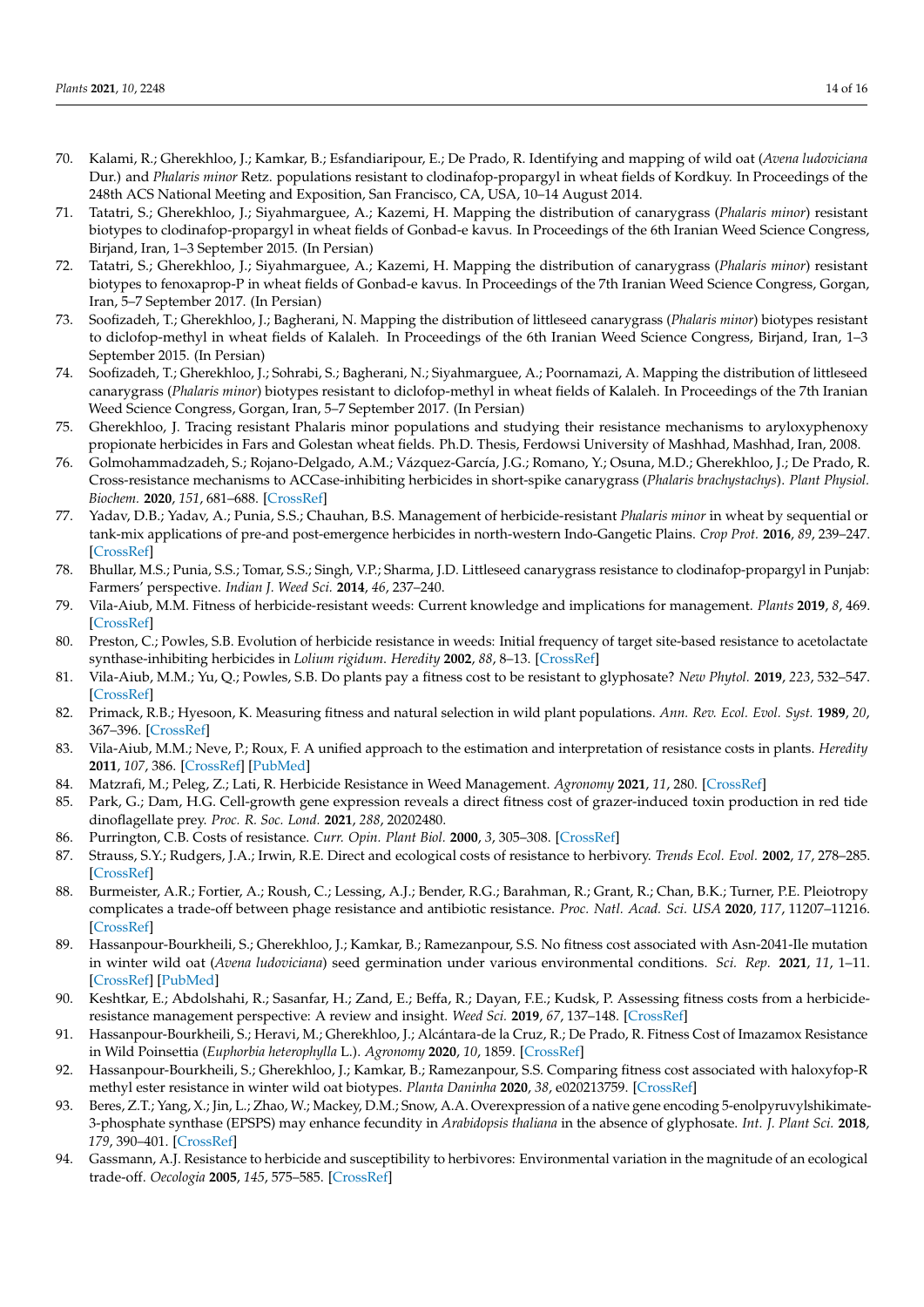- <span id="page-14-0"></span>95. Chodová, D.; Salava, J. The evolution and present state of weed resistance to herbicides in the Czech Republic. *Herbologia* **2004**, *5*, 11–21.
- <span id="page-14-1"></span>96. Ashworth, M.B.; Han, H.; Knell, G.; Powles, S.B. Identification of triazine-resistant Vulpia bromoides. *Weed Technol.* **2016**, *30*, 456–463. [\[CrossRef\]](http://doi.org/10.1614/WT-D-15-00127.1)
- <span id="page-14-2"></span>97. Lu, H.; Yu, Q.; Han, H.; Owen, M.J.; Powles, S.B. A novel psbA mutation (Phe274–Val) confers resistance to PSII herbicides in wild radish (Raphanus raphanistrum). *Pest Manag. Sci.* **2018**, *75*, 144–151. [\[CrossRef\]](http://doi.org/10.1002/ps.5079)
- <span id="page-14-3"></span>98. El-Lithyl, M.E.; Rodrigues, G.C.; Van Rensen, J.J.S.; Snel, J.F.H.; Dassen, H.J.A.D.; Koornneef, M.; Jansen, M.A.K.; Aarts, M.G.M.; Vreugdenhil, D. Altered photosynthetic performance of a natural Arabidopsis accession is associated with atrazine resistance. *J. Exp. Bot.* **2005**, *56*, 1625–1634. [\[CrossRef\]](http://doi.org/10.1093/jxb/eri157)
- <span id="page-14-4"></span>99. Torres-García, J.R.; Uscanga-Mortera, E.; Trejo, C.; Conde-Martínez, V.; Kohashi-Shibata, J.; Núñez-Farfán, J.; Martínez-Moreno, D. Effect of herbicide resistance on seed physiology of *Phalaris minor* (littleseed canarygrass). *Bot. Sci.* **2015**, *93*, 661–667. [\[CrossRef\]](http://doi.org/10.17129/botsci.81)
- <span id="page-14-5"></span>100. Torres-García, J.R.; Núñez-Farfán, J.; Uscanga-Mortera, E.; Trejo, C.; Conde-Martínez, V.; Kohashi-Shibata, J.; Martínez-Moreno, D.; Velazquéz-Marquez, S. Competition for canopy cover between accessions of *Phalaris minor* that are susceptible and resistant to ACCase inhibiting herbicides. *Nor. J. Bot.* **2015**, *33*, 615–623. [\[CrossRef\]](http://doi.org/10.1111/njb.00764)
- <span id="page-14-6"></span>101. Golmohammadzadeh, S. Studying some mechanisms of resistance to aryloxyphenoxy propionate herbicides and relative fitness of resistant shortspike canarygrass (*Phalaris brachystachys* Link.) biotypes in wheat fields of Golestan province. Ph.D. Thesis, Gorgan University of Agricultural Sciences and Natural Resources, Gorgan, Iran, 2020.
- <span id="page-14-7"></span>102. Dentzman, K.; Burke, I.C. Herbicide resistance, tillage, and community management in the Pacific Northwest. *Sustainability* **2021**, *13*, 1937. [\[CrossRef\]](http://doi.org/10.3390/su13041937)
- <span id="page-14-8"></span>103. Comont, D.; Lowe, C.; Hull, R.; Crook, L.; Hicks, H.L.; Onkokesung, N.; Beffa, R.; Childs, D.Z.; Edwards, R.; Freckleton, R.P.; et al. Evolution of generalist resistance to herbicide mixtures reveals a trade-off in resistance management. *Nat. Commun.* **2020**, *11*, 1–9. [\[CrossRef\]](http://doi.org/10.1038/s41467-020-16896-0)
- <span id="page-14-9"></span>104. Brunharo, C.A.; Hanson, B.D. Multiple herbicide–resistant Italian ryegrass *Lolium perenne* L. spp. *multiflorum* (Lam.) Husnot in California perennial crops: Characterization, mechanism of resistance, and chemical management. *Weed Sci.* **2018**, *66*, 696–701.
- <span id="page-14-11"></span>105. Peterson, M.A.; Collavo, A.; Ovejero, R.; Shivrain, V.; Walsh, M.J. The challenge of herbicide resistance around the world: A current summary. *Pest Manag. Sci.* **2018**, *74*, 2246–2259. [\[CrossRef\]](http://doi.org/10.1002/ps.4821) [\[PubMed\]](http://www.ncbi.nlm.nih.gov/pubmed/29222931)
- 106. Schroeder, J.; Barrett, M.; Shaw, D.R.; Asmus, A.B.; Coble, H.; Ervin, D.; Jussaume, R.A.; Owen, M.D.; Burke, I.; Creech, C.F.; et al. Managing wicked herbicide-resistance: Lessons from the field. *Weed Technol.* **2018**, *32*, 475–488. [\[CrossRef\]](http://doi.org/10.1017/wet.2018.49)
- <span id="page-14-12"></span>107. Beckie, H.J.; Ashworth, M.B.; Flower, K.C. Herbicide resistance management: Recent developments and trends. *Plants* **2019**, *8*, 161. [\[CrossRef\]](http://doi.org/10.3390/plants8060161) [\[PubMed\]](http://www.ncbi.nlm.nih.gov/pubmed/31181770)
- 108. Perotti, V.E.; Larran, A.S.; Palmieri, V.E.; Martinatto, A.K.; Permingeat, H.R. Herbicide resistant weeds: A call to integrate conventional agricultural practices, molecular biology knowledge and new technologies. *Plant Sci.* **2020**, *290*, 110255. [\[CrossRef\]](http://doi.org/10.1016/j.plantsci.2019.110255)
- <span id="page-14-10"></span>109. Takano, H.K.; Ovejero, R.F.L.; Belchior, G.G.; Maymone, G.P.L.; Dayan, F.E. ACCase-inhibiting herbicides: Mechanism of action, resistance evolution and stewardship. *Sci. Agric.* **2019**, *78*, e20190102. [\[CrossRef\]](http://doi.org/10.1590/1678-992x-2019-0102)
- <span id="page-14-13"></span>110. Kirkwood, R.C.; Singh, S.; Marshall, G. Mechanism of isoproturon resistance in Phalaris minor, implications and control measures. In Proceedings of the 16th Asian Pacific Weed Science Society Conference Integrated Weed Management Towards Sustainable Agriculture, Kuala Lumpur, Malaysia, 8–12 September 1997.
- <span id="page-14-14"></span>111. Abbas, T.; Nadeem, M.A.; Tanveer, A.; Ali, H.H.; Safdar, M.E.; Zohaib, A.; Farooq, N. Exploring the herbicidal and hormetic potential of allelopathic crops against fenoxaprop-resistant *Phalaris minor*. *Planta Daninha* **2018**, 36. [\[CrossRef\]](http://doi.org/10.1590/s0100-83582018360100056)
- <span id="page-14-15"></span>112. Abbas, T.; Nadeem, M.A.; Tanveer, A.; Ahmad, R. Identifying optimum herbicide mixtures to manage and avoid fenoxaprop-pPethyl resistant *Phalaris minor* in wheat. *Planta Daninha* **2016**, *34*, 787–794. [\[CrossRef\]](http://doi.org/10.1590/s0100-83582016340400019)
- <span id="page-14-16"></span>113. Singh, S.; Kirkwood, R.C.; Marshall, G. Evaluation of isoproturon-resistant littleseed canarygrass (*Phalaris minor*) to a range of graminicides. In Proceedings of the Annual Meeting Weed Science, Society of America, Seattle, WA, USA, 30 January–2 February 1995; p. 54, Abstract 162.
- <span id="page-14-17"></span>114. Chhokar, R.S.; Singh, S.; Sharma, R.K. Herbicides for control of isoproturon-resistant Littleseed Canarygrass (*Phalaris minor*) in wheat. *Crop Prot.* **2008**, *27*, 719–726. [\[CrossRef\]](http://doi.org/10.1016/j.cropro.2007.10.004)
- <span id="page-14-18"></span>115. Dhawan, R.S. Reversal of isoproturon resistance by malathion in *Phalaris minor* Retz. *Indian J. Weed Sci.* **2004**, *36*, 260–261.
- <span id="page-14-19"></span>116. Das, T.K.; Ahlawat, I.P.; Yaduraju, N.T. Littleseed canarygrass (*Phalaris minor*) resistance to clodinafop-propargyl-propargyl in wheat fields in north-western India: Appraisal and management. *Weed Biol. Manag.* **2014**, *14*, 11–20. [\[CrossRef\]](http://doi.org/10.1111/wbm.12028)
- 117. Abbas, T.; Nadeem, M.A.; Tanveer, A.; Matloob, A.; Farooq, N.; Burgos, N.A.; Chauhan, B.S. Confirmation of resistance in littleseed canarygrass (*Phalaris minor* Retz.) to ACCase inhibitors in central Punjag-Pakistan and alternative herbicides for its management. *Pak. J. Bot.* **2017**, *49*, 1501–1507.
- <span id="page-14-20"></span>118. Raseed, A.; Punia, S.S.; Punia, S. Management of herbicide resistant *Phalaris minor* through sequential application of pre-and post-emergence herbicides in wheat. *Indian J. Weed Sci.* **2020**, *52*, 190–193. [\[CrossRef\]](http://doi.org/10.5958/0974-8164.2020.00035.0)
- <span id="page-14-21"></span>119. Punia, S.S.; Soni, J.; Manjeet, S.K.S.; Kamboj, P. Management of herbicide resistant *Phalaris minor* in wheat. *Indian J. Weed Sci.* **2020**, *52*, 237–240.
- <span id="page-14-22"></span>120. Kaur, T.; Bhullar, M.S.; Kaur, S. Control of herbicide resistant *Phalaris minor* by pyroxasulfone in wheat. *Indian J. Weed Sci.* **2019**, *51*, 123–128. [\[CrossRef\]](http://doi.org/10.5958/0974-8164.2019.00028.5)